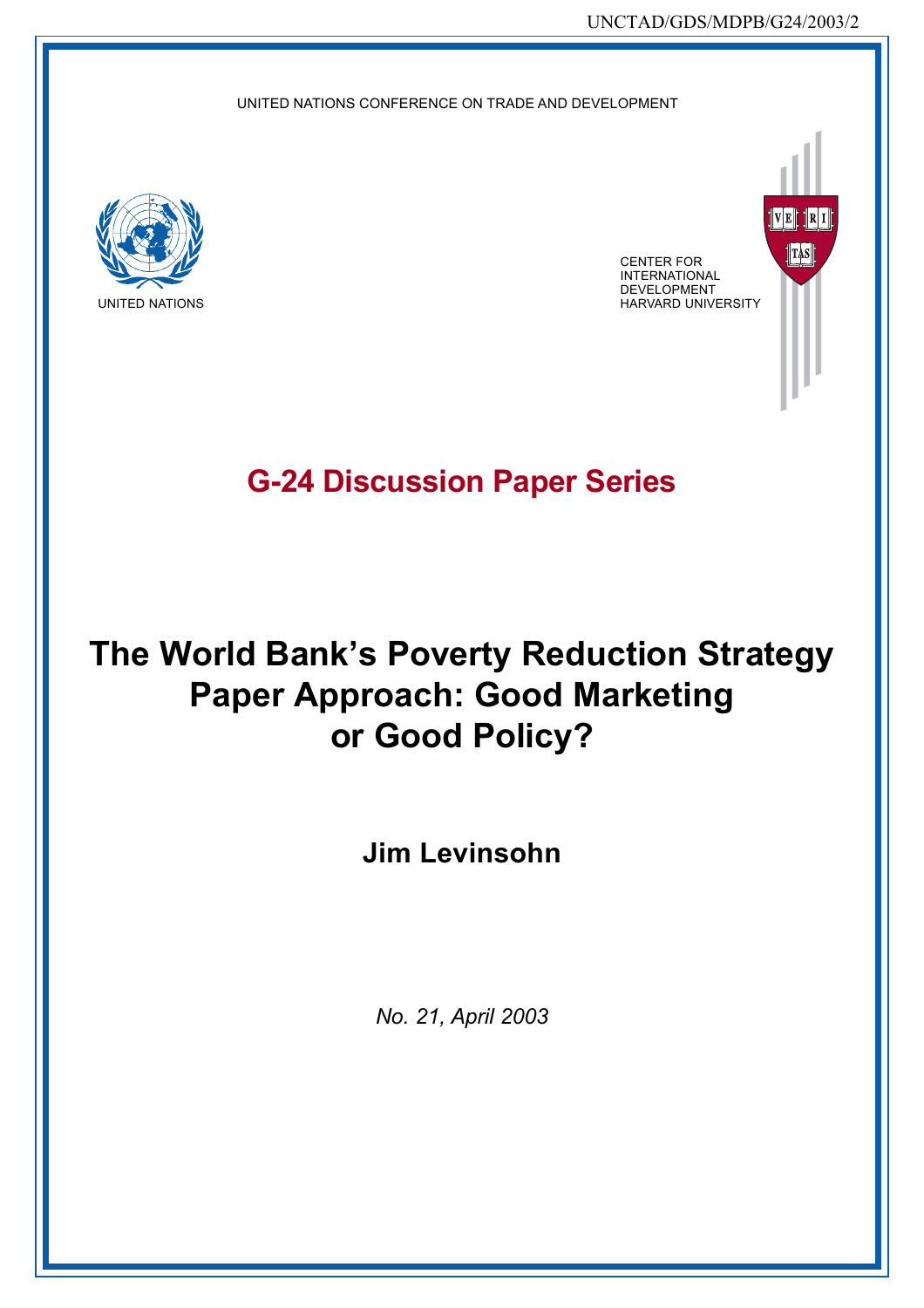# *G-24 Discussion Paper Series*

**Research papers for the Intergovernmental Group of Twenty-Four on International Monetary Affairs**



**UNITED NATIONS** New York and Geneva, April 2003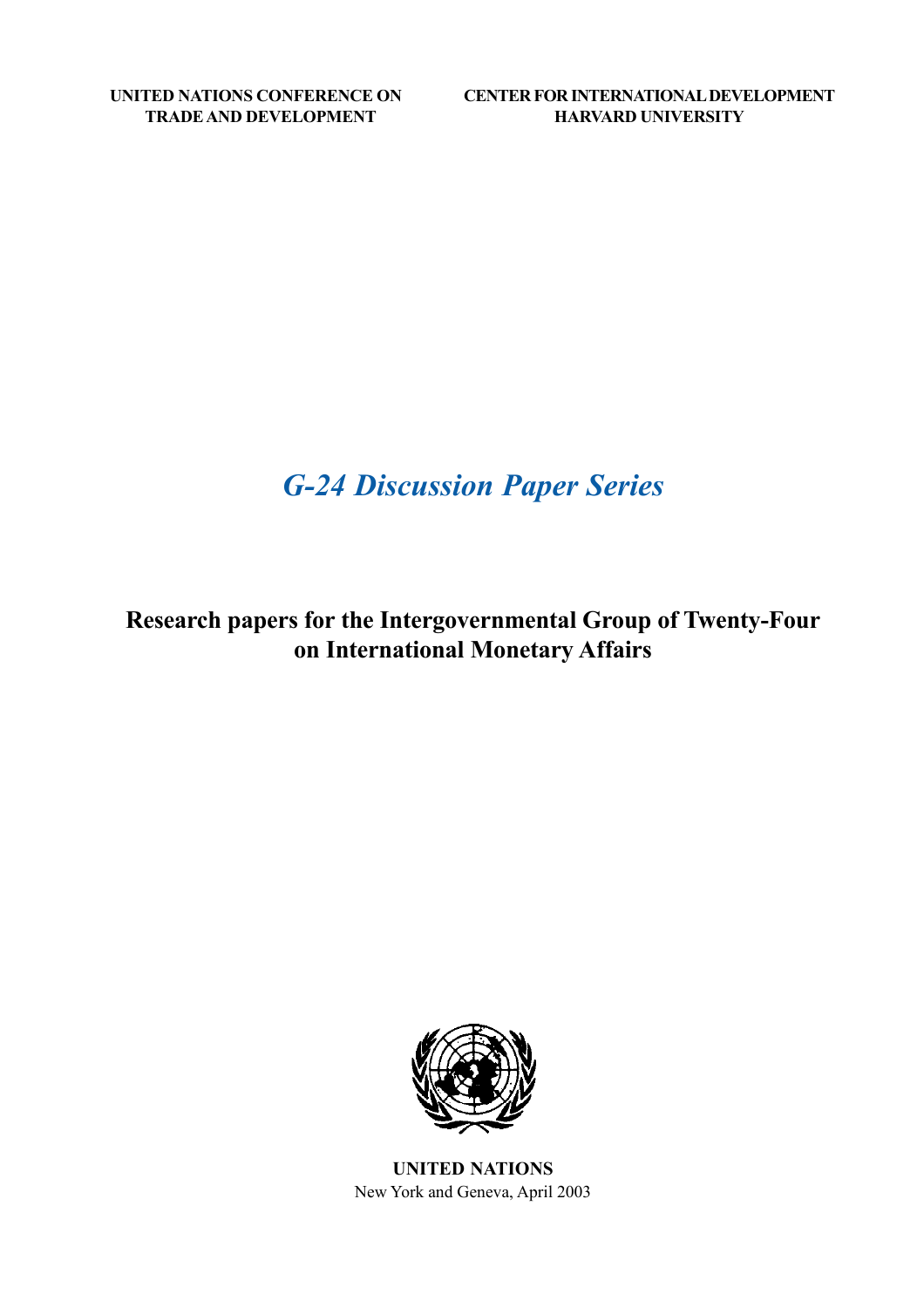# **Note**

Symbols of United Nations documents are composed of capital letters combined with figures. Mention of such a symbol indicates a reference to a United Nations document.

> \* \* \*

The views expressed in this Series are those of the authors and do not necessarily reflect the views of the UNCTAD secretariat. The designations employed and the presentation of the material do not imply the expression of any opinion whatsoever on the part of the Secretariat of the United Nations concerning the legal status of any country, territory, city or area, or of its authorities, or concerning the delimitation of its frontiers or boundaries.

> \* \* \*

Material in this publication may be freely quoted; acknowledgement, however, is requested (including reference to the document number). It would be appreciated if a copy of the publication containing the quotation were sent to the Publications Assistant, Macroeconomic and Development Policies Branch, Division on Globalization and Development Strategies, UNCTAD, Palais des Nations, CH-1211 Geneva 10.

UNCTAD/GDS/MDPB/G24/2003/2

#### UNITED NATIONS PUBLICATION

Copyright © United Nations, 2003 All rights reserved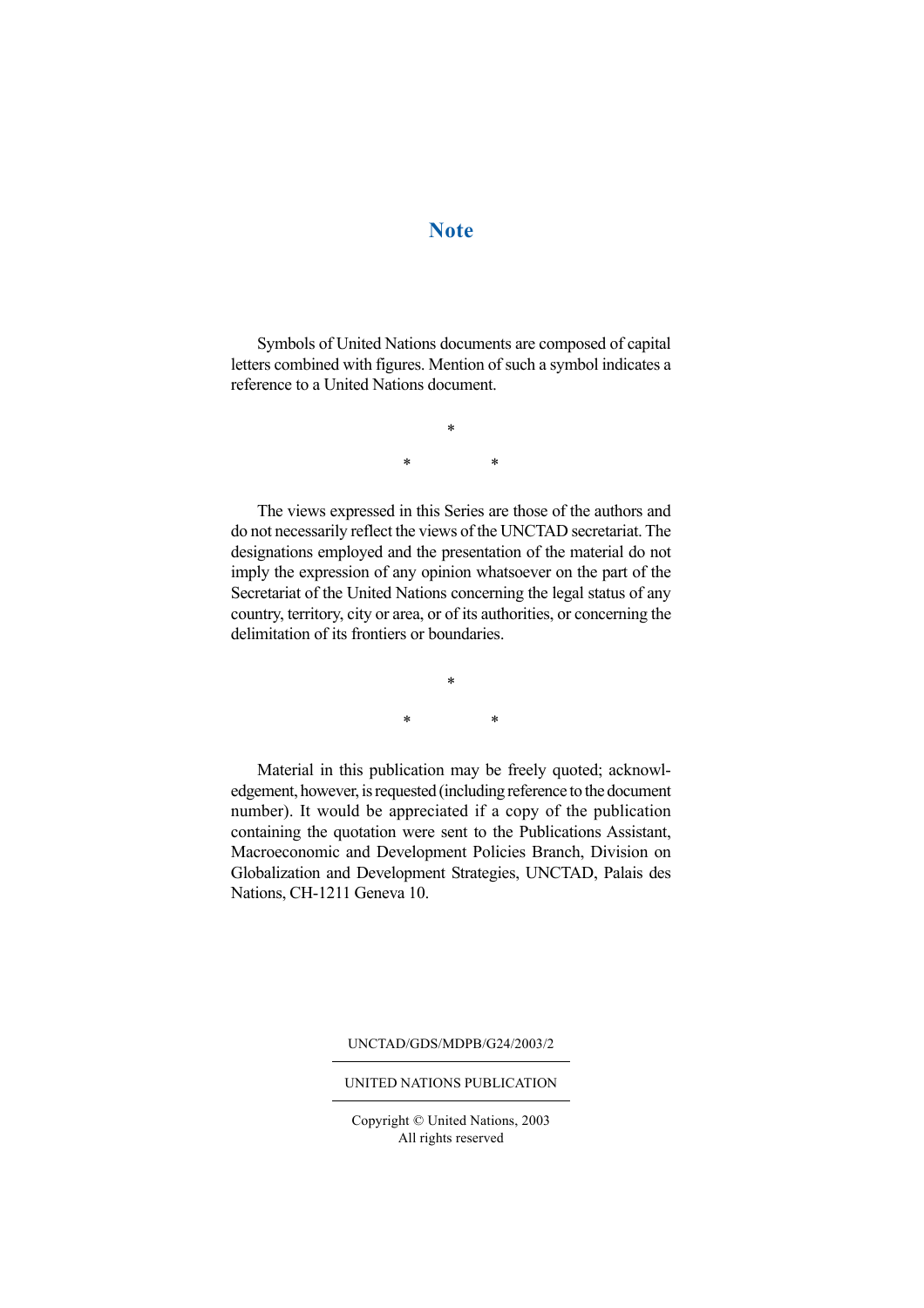## **PREFACE**

The *G-24 Discussion Paper Series* is a collection of research papers prepared under the UNCTAD Project of Technical Support to the Intergovernmental Group of Twenty-Four on International Monetary Affairs (G-24). The G-24 was established in 1971 with a view to increasing the analytical capacity and the negotiating strength of the developing countries in discussions and negotiations in the international financial institutions. The G-24 is the only formal developing-country grouping within the IMF and the World Bank. Its meetings are open to all developing countries.

The G-24 Project, which is administered by UNCTAD's Macroeconomic and Development Policies Branch, aims at enhancing the understanding of policy makers in developing countries of the complex issues in the international monetary and financial system, and at raising awareness outside developing countries of the need to introduce a development dimension into the discussion of international financial and institutional reform.

The research carried out under the project is coordinated by Professor Dani Rodrik, John F. Kennedy School of Government, Harvard University. The research papers are discussed among experts and policy makers at the meetings of the G-24 Technical Group, and provide inputs to the meetings of the G-24 Ministers and Deputies in their preparations for negotiations and discussions in the framework of the IMF's International Monetary and Financial Committee (formerly Interim Committee) and the Joint IMF/ IBRD Development Committee, as well as in other forums. Previously, the research papers for the G-24 were published by UNCTAD in the collection *International Monetary and Financial Issues for the 1990s.* Between 1992 and 1999 more than 80 papers were published in 11 volumes of this collection, covering a wide range of monetary and financial issues of major interest to developing countries. Since the beginning of 2000 the studies are published jointly by UNCTAD and the Center for International Development at Harvard University in the *G-24 Discussion Paper Series.*

The Project of Technical Support to the G-24 receives generous financial support from the International Development Research Centre of Canada and the Government of Denmark, as well as contributions from the countries participating in the meetings of the G-24.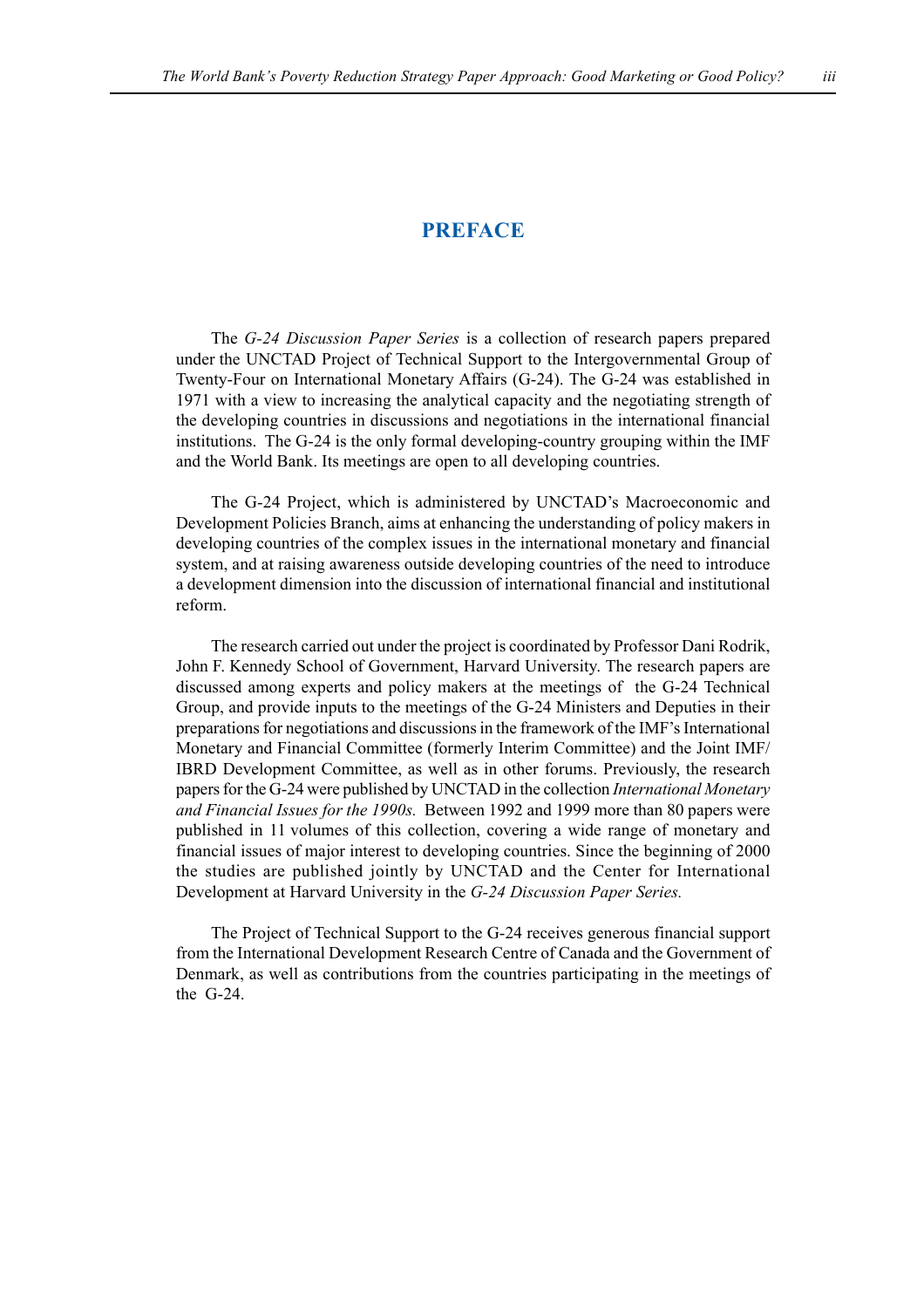# **THE WORLD BANK'S POVERTY REDUCTION STRATEGY PAPER APPROACH: GOOD MARKETING OR GOOD POLICY?**

**Jim Levinsohn**

*Gerald R. Ford School of Public Policy, Department of Economics, and William Davidson Institute, University of Michigan*

# **G-24 Discussion Paper No. 21**

April 2003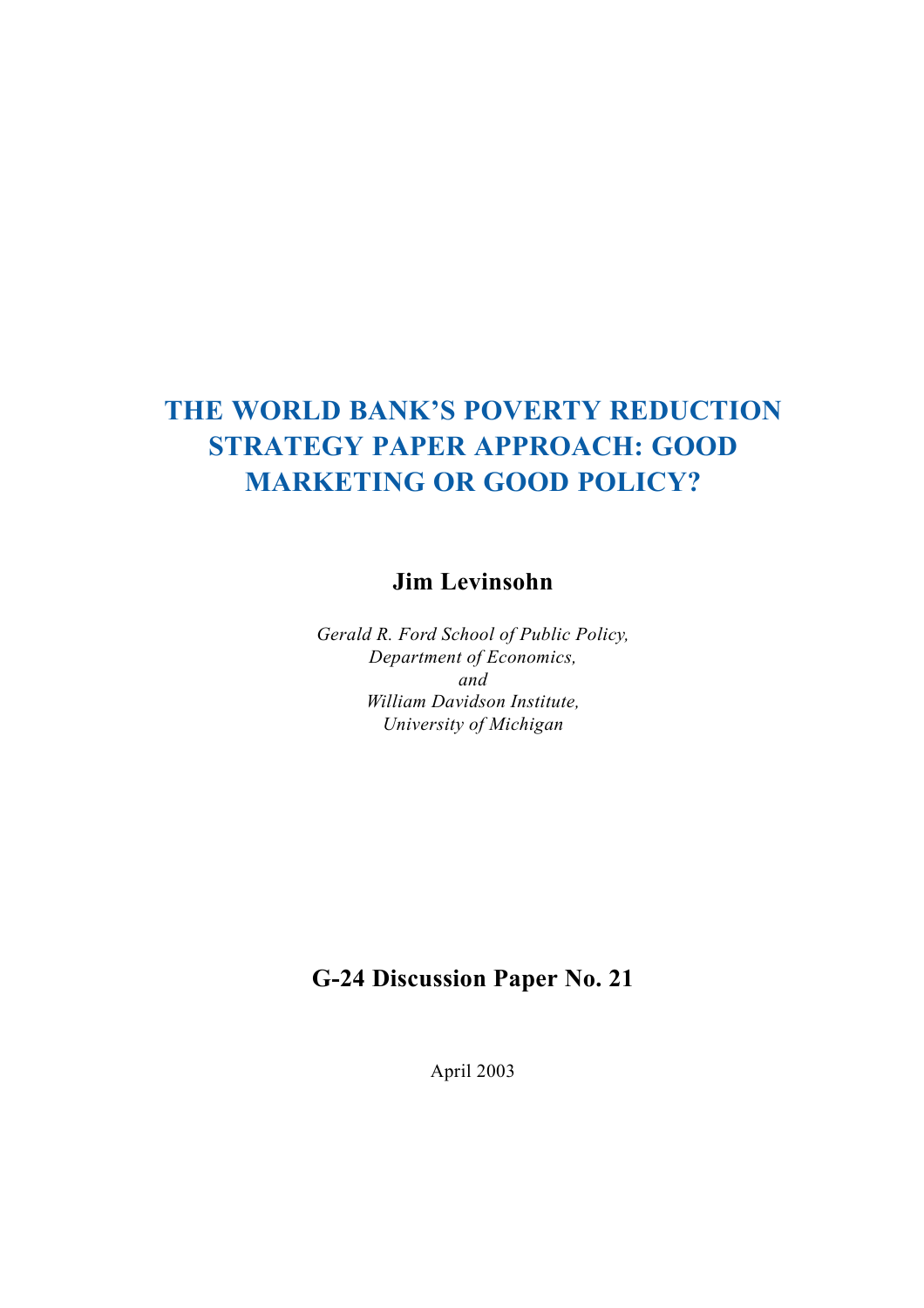## *Abstract*

*In 1999, the World Bank and the International Monetary Fund adopted a new set of processes to guide lending to some of the world's poorest countries. This set of processes is known as the Poverty Reduction Strategy Paper (PRSP) approach.*

*This study reviews the PRSP approach. The study begins with a primer of just what the PRSP approach is. In what ways does it represent a change in practices and in what ways is it a codification of business-as-usual? The paper then reviews the recent "mid-term" evaluations of the PRSP approach conducted both internally by the Bank and Fund as well as by external organizations. It is argued that neither the internal nor external reviews are asking the really hard questions. To really evaluate the PRSP approach, it is necessary to compare outcomes to what would have happened but for the PRSP's implementation. That means evaluating the marginal impact of the approach. Knowing whether the PRSP process is really addressing the concerns of the poor means being able to identify the poor, measure* changes *in their well-being, and then analyse whether these changes are in fact due to changes in policy resulting from the PRSP approach.*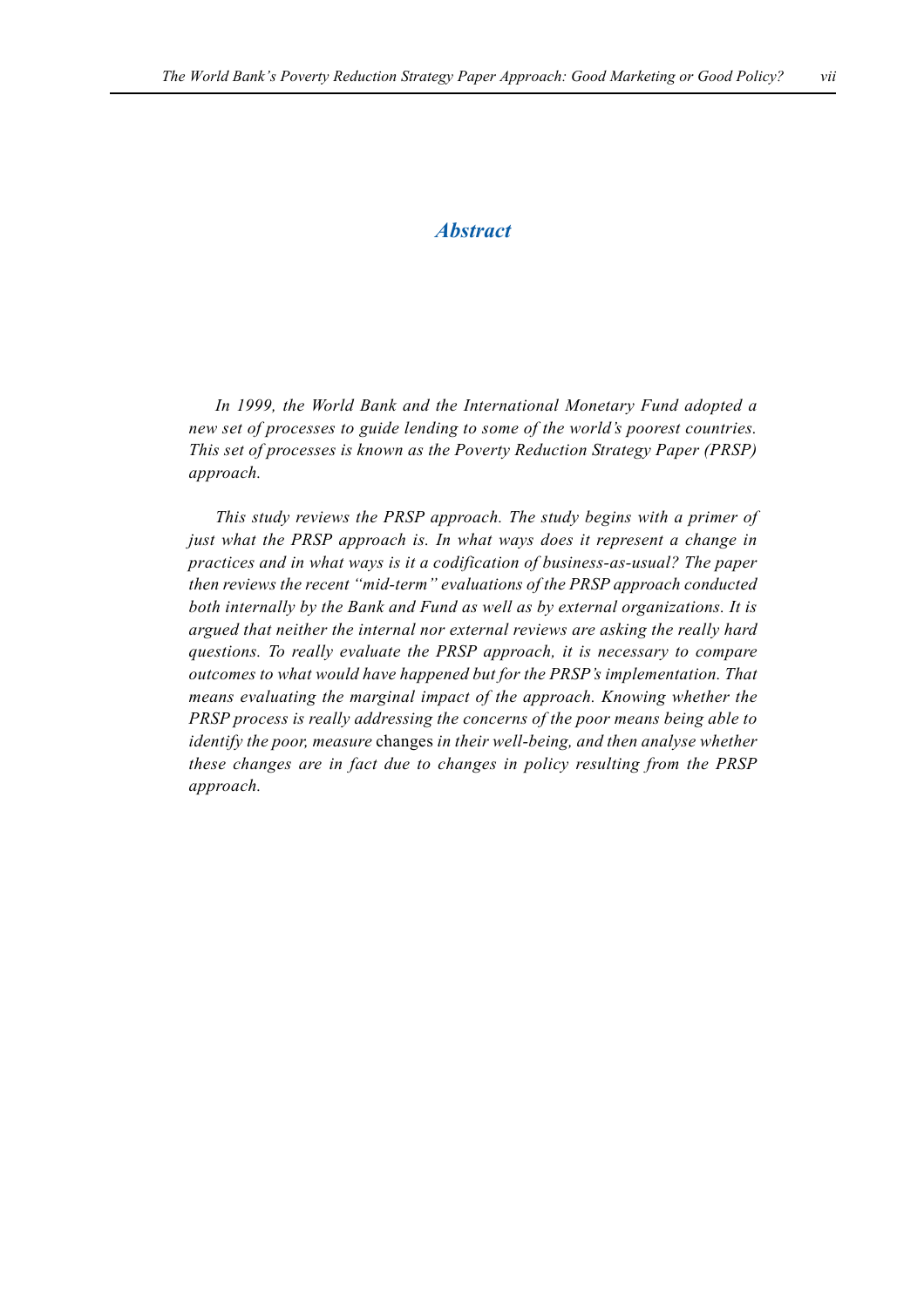# **Table of contents**

| Preface      |                                                                                                                                                                                                                                |  |
|--------------|--------------------------------------------------------------------------------------------------------------------------------------------------------------------------------------------------------------------------------|--|
|              | Abstract manufacturers and the contract of the contract of the contract of the contract of the contract of the contract of the contract of the contract of the contract of the contract of the contract of the contract of the |  |
|              |                                                                                                                                                                                                                                |  |
|              |                                                                                                                                                                                                                                |  |
|              |                                                                                                                                                                                                                                |  |
|              |                                                                                                                                                                                                                                |  |
|              |                                                                                                                                                                                                                                |  |
|              |                                                                                                                                                                                                                                |  |
|              |                                                                                                                                                                                                                                |  |
| <b>Notes</b> |                                                                                                                                                                                                                                |  |
|              |                                                                                                                                                                                                                                |  |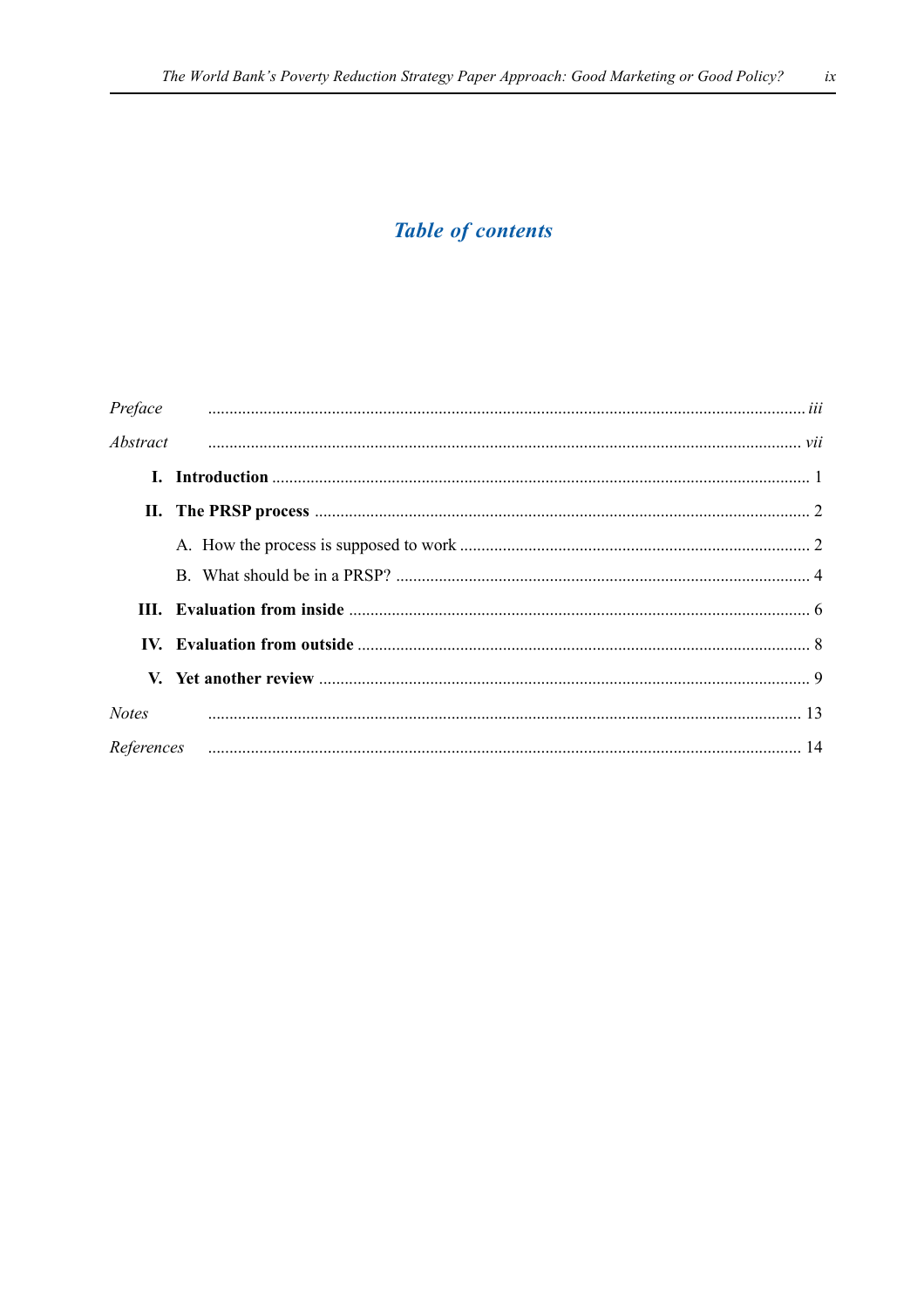# **THE WORLD BANK'S POVERTY REDUCTION STRATEGY PAPER APPROACH: GOOD MARKETING OR GOOD POLICY?\***

**Jim Levinsohn**

## **I. Introduction**

In 1999, the World Bank and the International Monetary Fund (IMF) adopted a new set of processes to guide lending to some of the world's poorest countries. Amid the blizzard of acronyms explaining the new process, $<sup>1</sup>$  the Bank and the</sup> Fund laid out a process that very poor countries would need to follow if they wished to make use of various concessionary lending facilities. About two and a half years later, in the spring of 2002, the Bank and the Fund concluded a review of this new process. Contributors to this review included dozens of non-governmental organizations (NGOs) as well as the Bank and the Fund themselves. The Bank and the Fund, while acknowledging that the process could be improved, concluded that it worked pretty well based on the preliminary evidence so far available. The NGOs were, on the whole, less enthusiastic.

Neither the Bank nor the outside commentators are asking the hard questions. The right question to ask is the following: Relative to what would have happened absent the adoption of the Poverty Reduction Strategy Paper (PRSP) process, has the implementation of the PRSP process yielded benefits that exceed its considerable administrative costs?

Instead of tackling this difficult question, the Bank and the Fund have basically evaluated the PRSP process noting that some potentially replicable good practices have emerged and that the inclusivity that the PRSP process promotes is helpful. In particular, the process is better than one that ignores the poor, never solicits outside opinion, imposes solutions with no reference to the particulars of the recipient country, and is derived with no consultation with the recipient country. Compared to this picture of international lending hell, the PRSP process fares quite well indeed. Many of the NGOs, on the other hand seem to be evaluating not the PRSP process, but rather seem to be asking the grand question of whether the Bank has achieved its stated mission of "A world without poverty". By this metric, the process falls rather short.

<sup>\*</sup> This paper was prepared with financial support of the International Development Research Centre (IDRC) of Canada.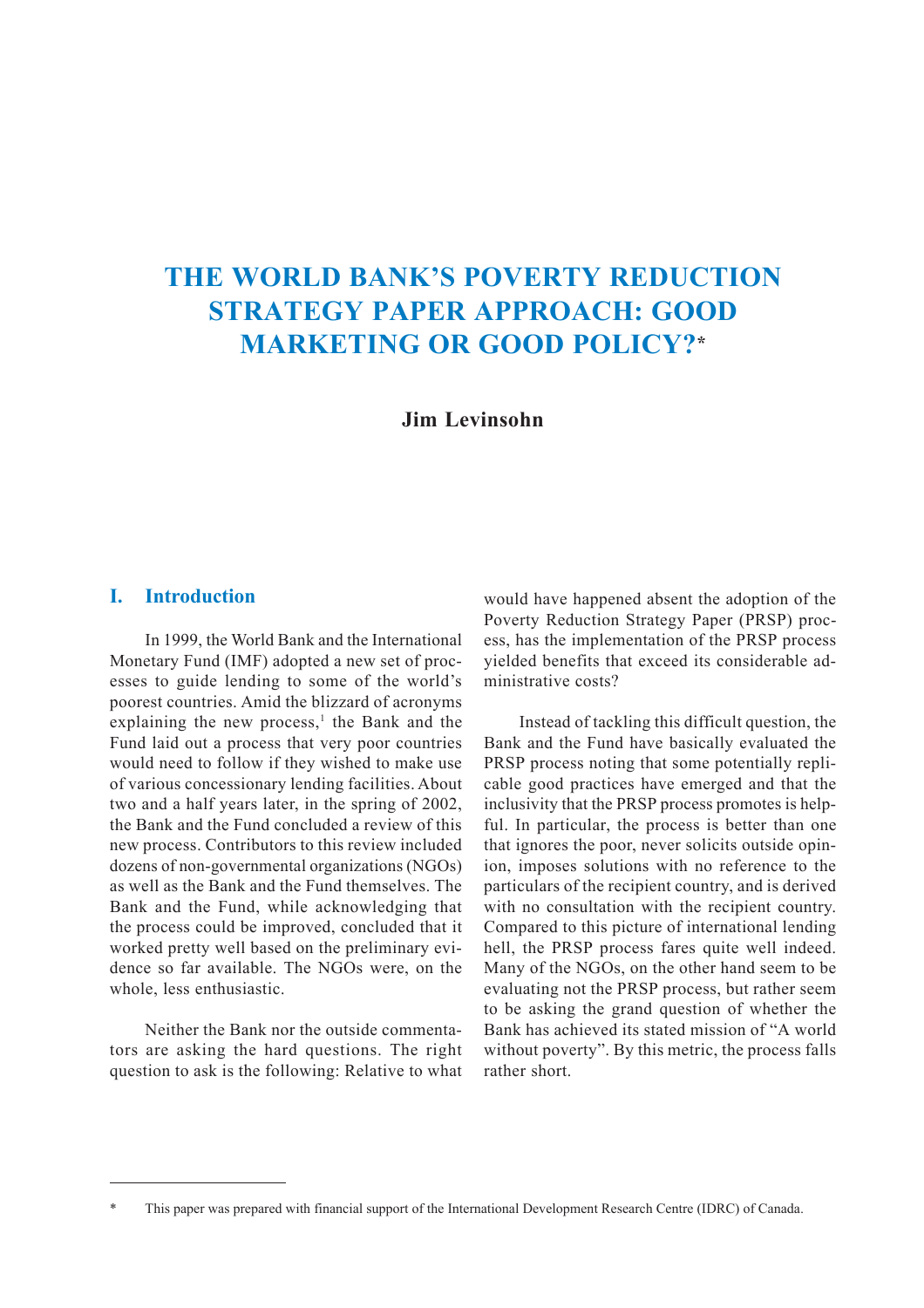Before trying to answer whether the PRSP process has been a good thing, this paper first reviews just what this process is supposed to be. It goes on to examine some of the existing reviews of the PRSP approach, tries to explain why these tend to fall short of their goal, and finally tries to answer the question formulated above. The conclusion is that the PRSP approach is full of good ideas. At the end of the day, though, knowing whether the PRSP process is addressing the concerns of the poor means being able to identify the poor and measure changes in their well-being. This is hard enough, but to really answer the question at hand, one also needs to examine whether the changes in the welfare of the poor are in fact due to changes in policy resulting from the PRSP approach. This is a very tall order to fill. In a surprisingly large number of countries, though, it is, at least in principle, doable. (In others, the data simply do not and for the foreseeable future will not exist.) The first round of reviews of the PRSP approach have been dominated by precious little careful quantitative analysis and, instead, a lot of stories, but they are not the way to guide policy. Future reviews of the PRSP process, from all sides, should honestly confront the difficult task of determining the marginal impact of the PRSP approach and refrain from making conclusions based on preexisting notions of whether the process is or is not working.

### **II.** The PRSP process<sup>2</sup>

Poverty reduction strategy papers are not a trivial bureaucratic hoop through which countries have to jump. Rather, they comprise major effort. How did it come to pass that countries from Albania to Zambia have, in the last couple years, written papers averaging around a hundred pages or so on how these countries plan to reduce poverty?

#### *A. How the process is supposed to work*

At their September 1999 annual meetings, the Bank and Fund lined up behind a proposal that "country-owned" poverty reduction strategies should form the basis for all Bank and Fund concessional lending. These strategies would take

the form of papers called Poverty Reduction Strategy Papers. Hence was born the PRSP process. The process was essentially a way to implement a set of principles the Bank had earlier adopted. These principles were called the Comprehensive Development Framework. The relationship between the Comprehensive Development Framework and the PRSP process is confusing,<sup>3</sup> but it is probably appropriate to think of the Framework as the destination and the PRSP as the route selected.

In time, the plan is that every country receiving what is called HIPC (highly indebted poor country) relief and all countries making use of the IMF's Poverty Reduction and Growth Facility will need to author a PRSP that must then be approved by the boards of the Bank and Fund.<sup>4</sup> The expectation is that eventually about 70 low-income countries will be expected to prepare PRSPs. Clearly, the process is going to be pervasive and will not be restricted to only the most troubled or very poorest economies.

The Bank and Fund have gone to some pains to emphasize that there is not a single template for a PRSP. Rather, each nation's PRSP is expected to follow the following five principles: $5$ 

In the language of the PRSP Sourcebook of April 2001, PRSPs should be:

- country-driven and owned, based on broad based participatory processes for formulation, implementation and outcome-based monitoring;
- results-oriented, focusing on outcomes that would benefit the poor;
- comprehensive in scope, recognizing the multidimensional nature of the causes of poverty and measures to attack it;
- partnership-oriented, providing a basis for the active, coordinated participation of development partners (bilateral, multilateral, nongovernmental) in supporting country strategies;
- based on a medium and long term perspective for poverty reduction, recognizing that sustained poverty reduction cannot be achieved overnight.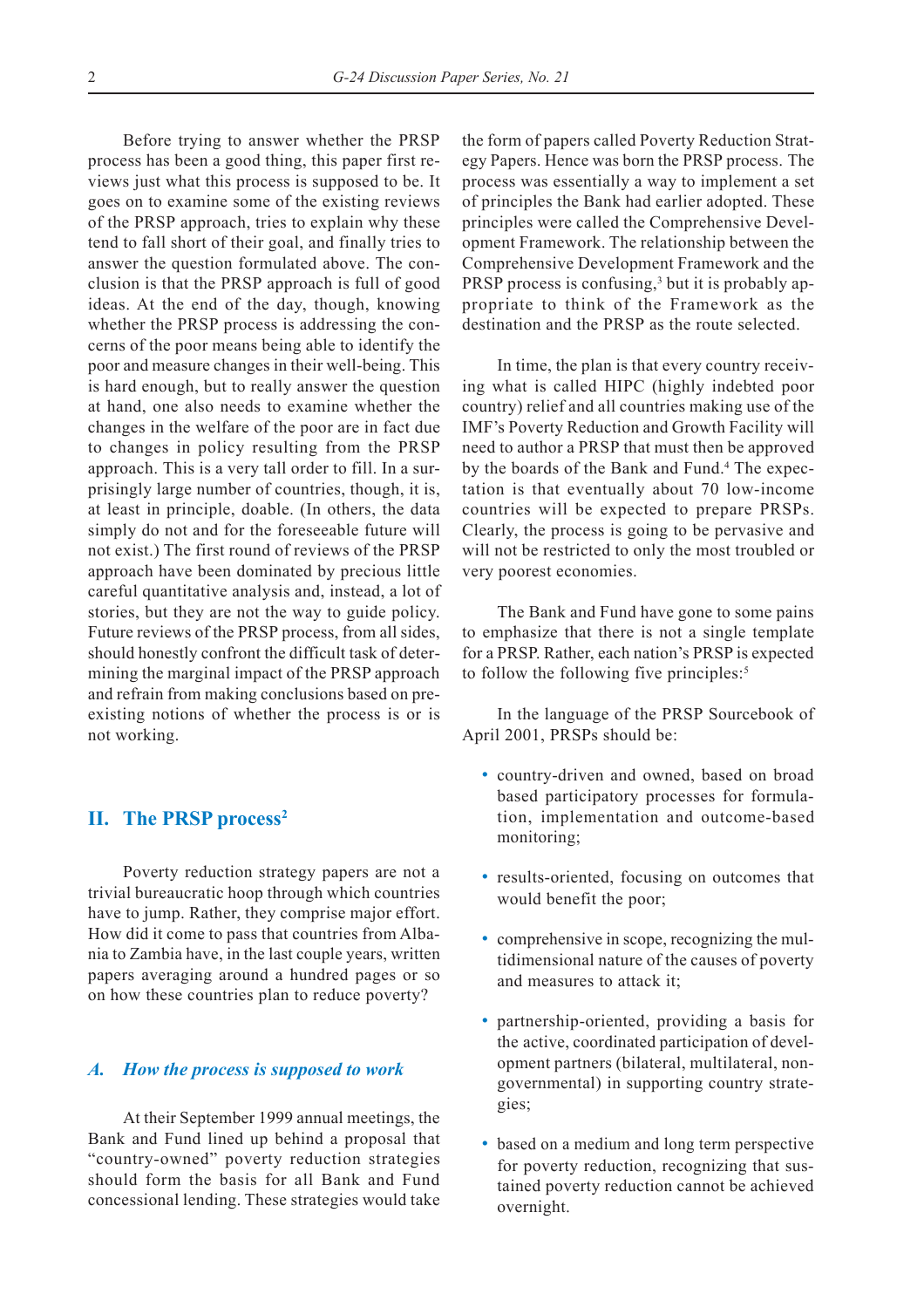In order to focus attention on the marginal changes brought about by the PRSP process, it is worth considering which of the above represent a change from the Bank's and Fund's usual way of doing business. This is an analysis of intent, not necessarily an analysis of outcomes.

*Point 1:* The notion that a country's plan of action should come first and foremost from the recipient country and not from the Bank and Fund is a fine idea and is, if not new, at least more prominently displayed than it has been in the past. It takes a bit more reading before one notes that these plans have to be approved reasonably enough by the boards of the Bank and Fund. In the end, the plan is going to be a collaborative effort between the poor country and the Bank and Fund. Under the PRSP process, it is now clear that the first hand played is that of the country and the lending agencies can then respond. One of the real changes that is highlighted in this first principle is the inclusion of all the groups that comprise "broad based participatory processes". The phrase "country ownership" has come to mean more than just that the Finance Ministry has to sign off on the plan. Rather, it is expected that country ownership will come about through:<sup>6</sup>

- The participation of many ministries, parliament, and provincial or state governments.
- The inclusion of other "stakeholder groups". This list includes "civil society groups, women's groups, ethnic minorities, policy research institutes and academics, private sector, trade unions, and representatives from different regions of the country".
- The participation of other external aid providers.
- The inclusion of "mechanisms used to consult the poor and their representatives".

Some of these really are changes from the usual way of doing business. In particular, the explicit inclusion of multiple branches and layers of government and the inclusion of civil society groups are new ways of trying to do business. Readers from developed countries that tend to have less geographic and ethnic divisions, better communication infrastructure, and more established governmental institutions can judge for themselves how easy it would be to get the above list of stakeholder groups to agree on a strategy to alleviate poverty in their own country. Still, in principle, it sounds like a good idea to at least ask for everyone's involvement. The efficacy of this strategy in practice is discussed below. The explicit inclusion of the poor in the consultative process is a new thing. How this is actually done is again tricky, and whether it is effective is again a separate matter that is discussed below. Finally, the idea the first draft of the document that will guide economic policy (which is now the PRSP) be initially drafted by the recipient country and not the Bank or Fund is also a change from how these matters often unfolded in the past.

*Point 2:* The focus on a "results-oriented" process is hopefully not new. It is clear what the alternative is, but few seem to have advocated a process-oriented strategy without reference to results prior to 1999. On the other hand, the focus on how the results impact the poor is a marginal (in the positive sense) change in emphasis if not content. This is a very good idea in principle. In practice it is often hard to analyse in a rigorous way the distributional impact of government expenditures and other policies, but the intent is right on target. There is a danger that the parties involved will shy away from the difficult question of just how a policy impacts the poor and instead take the much easier route of suggesting that any policy that promotes economic growth is good for the poor since in general growth is good for the poor. This point, too, is discussed below in the evaluation of the PRSP process.

*Point 3:* The PRSP process should acknowledge the many dimensions of poverty. One way in which Bank thinking about poverty today really does seem different than that of ten or twenty years ago is an increased emphasis on dimensions of poverty beyond income-based measures. Point 3, then, does seem like a change in Bank/Fund policy. As will be argued below that this change is not always for the better and that there are some pretty good reasons for sticking with income (or consumption) based measures of poverty. Still, it is a change.

*Point 4:* The PRSP process should include participation by other aid providers, or, to use the language of the PRSP Sourcebook, "development partners". The idea here is that the PRSP process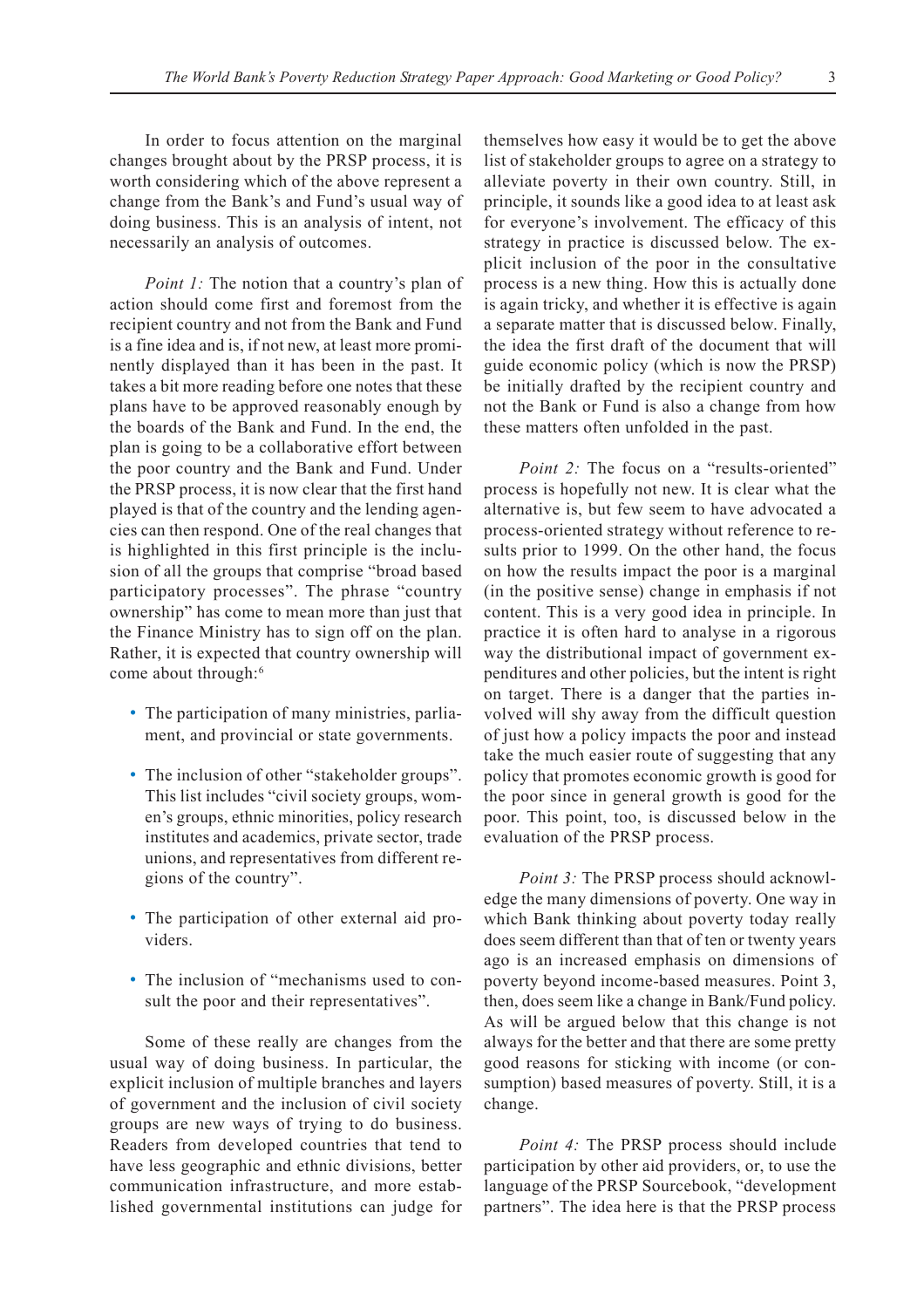should be such that all the aid providers come together to support the poverty reduction plan. Because the plan is, in principle, the work of the country and not the Bank, this means aid providers should be supporting the country's own plan. This seems ingenious. Because at the end of the day the Bank and Fund have to approve the PRSP, this point could appear to be a strategy for getting other aid providers to buy into a Bank/Fund development strategy. But if the PRSP strategy is a good one and if this results in other aid givers also focusing on the poor, this is a laudable goal. Whether this point represents a marginal change is unclear. The fact that PRSPs need Bank/Fund approval still gives the Bank and Fund the final say on the policy environment required to obtain concessional lending. This has been and continues to be the case. Whether the Bank and Fund have in the past tried to get other bilateral, multilateral, and non-governmental parties to support the Bank and Fund's policy prescriptions varies by instance.

*Point 5:* The last point is a concession to reality. Because poverty reduction is a long term process, the PRSPs should adopt a medium- and long-term perspective. This does not seem to represent much of a change from the past.

These are the goals of the PRSP process. Devising the plan to implement these goals has proven to be a time consuming task. Because the PRSPs are "country-owned", the burden falls on the country to develop the plans. This is a cost to the country as it can easily take about two years to develop a PRSP and in many of the very poorest countries, there is not a surplus of qualified talent to draft a good PRSP. Still, the alternative is for the Bank and Fund to develop the PRSP itself. A middle ground, and one which has in practice been adopted in several countries, is for the Bank and Fund to provide assistance when needed but to leave the main responsibility for writing the plan in the hands of the country.

The above discussion was focused on how the process is supposed to work. In the following will be discussed the sort of content that a PRSP is supposed to include. The next section will evaluate how well the PRSP process has worked.

#### *B. What should be in a PRSP?*

A good PRSP should lay out a plan to reduce poverty and increase sustainable economic growth. Of course, if this was easy, the Bank with its thousands of PhD.-trained professionals and billions of dollars of resources would probably have solved the issue some time ago. Still, it is important to specify the goals of the PRSP. The PRSP Sourcebook focuses on four key topics that a good PRSP should address. These are:7

- Macro and structural policies to support sustainable growth in which the poor countries participate;
- How to improve governance including public sector financial management;
- Appropriate sectoral policies and programmes; and
- Realistic costing and appropriate levels of funding for the major programmes.

The guidelines outlining what countries should include in their PRSPs also highlight the importance of prioritizing. Finally, there is mention of the need to discuss "appropriate sequencing" of policy actions. This last point is an especially important and too frequently ignored missive. In the critical analysis in the last section, the importance of the sequence of policy actions (which may be very different that the priority of policy actions) is discussed. Each of the above four areas of content certainly belong in a PRSP. Indeed, given this list, it is not clear what area of developmentrelated government policy does not belong. Each area is discussed in turn.

The first area speaks to the importance of macroeconomic policy as well as regulatory policy. The macroeconomic focus results from the belief (which is empirically well-founded) that macroeconomic growth is good for the poor. This part of the PRSP is intended to address some of the concerns that have traditionally been in the IMF's domain – for example, inflation and exchange rate policy. Alas, while the evidence strongly supports the idea that growth is good for the poor, the record on just what promotes economic growth is much less clear. The PRSP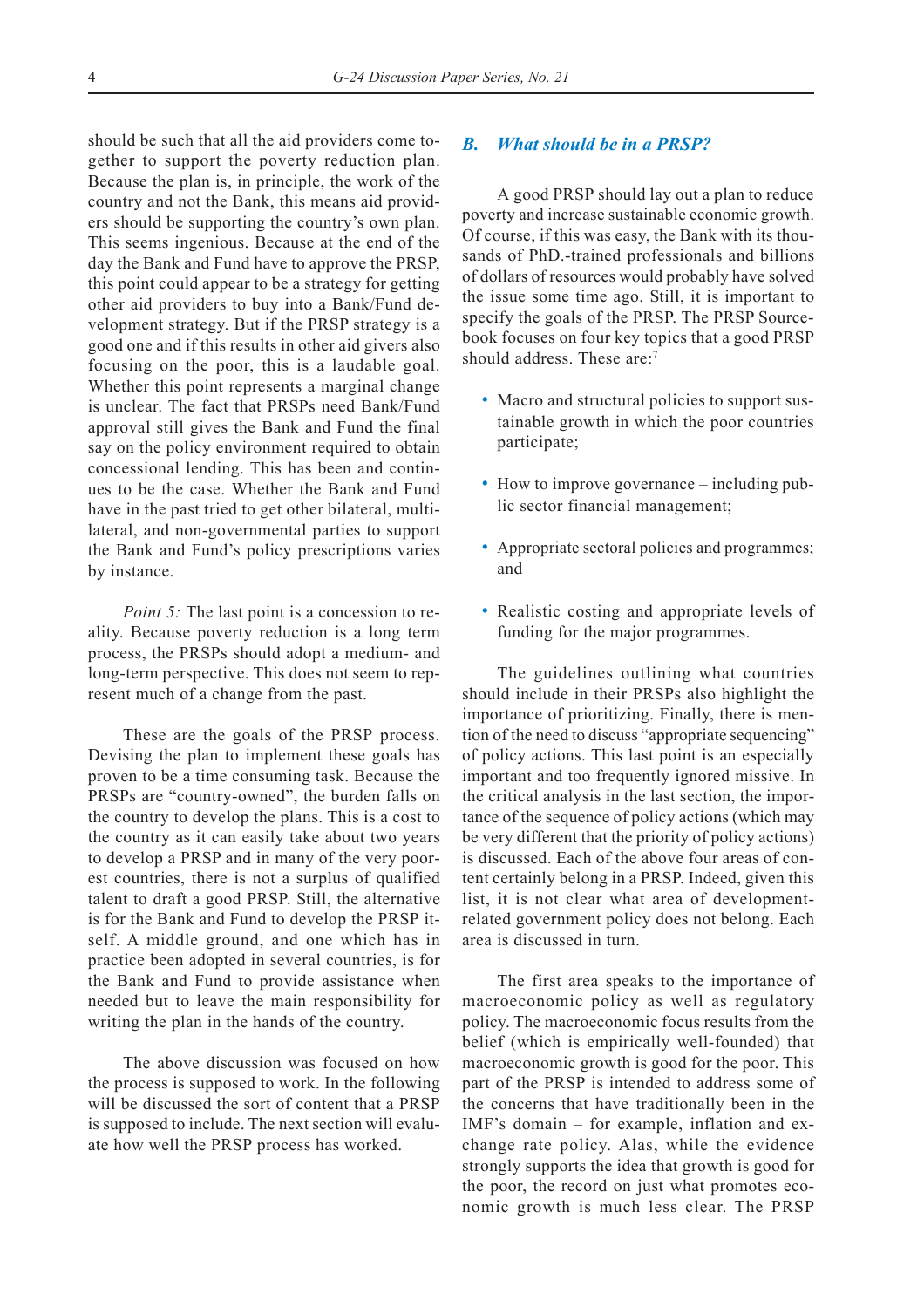Sourcebook is apparently less ambivalent as to what makes an economy grow or not. For example, explicit mention is made of constraints on growth such as exchange rate controls (tell that to Malaysia), and trade barriers (someone inform China).8 Specific mention is also made of labour market policy as well as other regulatory and market controls. The broad prescription seems to be one in which macroeconomic reform should be planned out according to the mostly-standard Fund prescriptions, but with concern to how the policies will impact the poor. There is specific mention of the possible need "to strengthen social safety net programs prior to embarking on the reform program". This is right, but many and probably most of the countries writing PRSPs don't have much in the way of social safety nets to start with. To ask a country like Mauritania or Burkina Faso to be sure to implement policies (that is, expend funds) to protect the poor from the adverse impacts of contractionary monetary policy while keeping an eye on the government budget deficit is a mighty tall order to fill.

The discussion of labour market policy is also ambitious. The PRSP should address issues such as "minimum wages; payroll taxes; rules governing hiring/firing of workers; labour standards" and other labour market regulations and how these regulations impact the poor. Doing this for a country like the United States for which there is an astounding wealth of high quality labour market panel data would be a real contribution to the state of the art of economic policy analysis. Doing this in a convincing way for Chad (which acknowledges in their interim PRSP that they don't have a lot in the way of data) is inspirational in its ambition.

Overall, some parts of the discussion of the macroeconomic content of PRSPs strike me as extraordinarily hopeful. It might seem like there is little downside to asking for countries to at least try to address these important macroeconomic concerns and the linkage of these concerns to poverty. That might be right, but an alternative view is that when one asks for a policy plan for which there is no hope of careful analytic support, one just gets platitudes and, if the country is gaming the situation, a discussion of what the country thinks the Bank and Fund want to hear.

The second area of content for PRSPs is a plan to improve governance. The inclusion of this area in the PRSP process speaks to the growing awareness that the quality of institutions matter for economic progress. There is little doubt what the Bank and Fund are looking for here. The countries are expected to address issues such as the accountability and transparency of governmental expenditures as well as issues regarding the nonfunctionality (in some cases) of civil service. The Bank and Fund documentation regarding the link between this aspect of the PRSP and poverty is the somewhat nuanced, but the basic idea is straightforward and seemingly correct. If the government is corrupt, the poor are going to have less influence on government policy and more difficult access to government services for the simple reason that they are less able to afford the access and services.

The third area that the PRSP should address is the selection of "appropriate sectoral policies and programs". The PRSP Sourcebook includes chapters on several specific policy areas. These include education, health, environment, mining, and "social protection", among others. Although suggested policy prescriptions will differ by country and by sector of policy, the general approach suggested for PRSPs is that countries ascertain what makes poor households poor and use policies to mitigate the resulting poverty. There seem to be two broad approaches. First, countries should examine the roles that lack of access to health care, education, credit, sanitation, and the like play in determining poverty. Countries should then direct policy appropriately while minding their budget constraints. The PRSP Sourcebook makes clear that "policy and program priorities will not be implemented unless countries ensure that they can afford the public expenditures they plan". Second, countries should analyse the distributional impact of the expenditures they plan to make. These distributional impacts can vary by geographic region, income group, gender, and religious or tribal group. The PRSP guidelines make clear that countries should analyse these distributional impacts of proposed policies. Furthermore, the prioritization and sequencing of the different policy options should take into account the impact on the poor. While these are also tall orders to fill, economists know how to undertake these tasks if the data permit. Conversely, the data requirements are not trivial and requiring information on the distributional impact of policies when the data to fulfil this request does not now exist and will not exist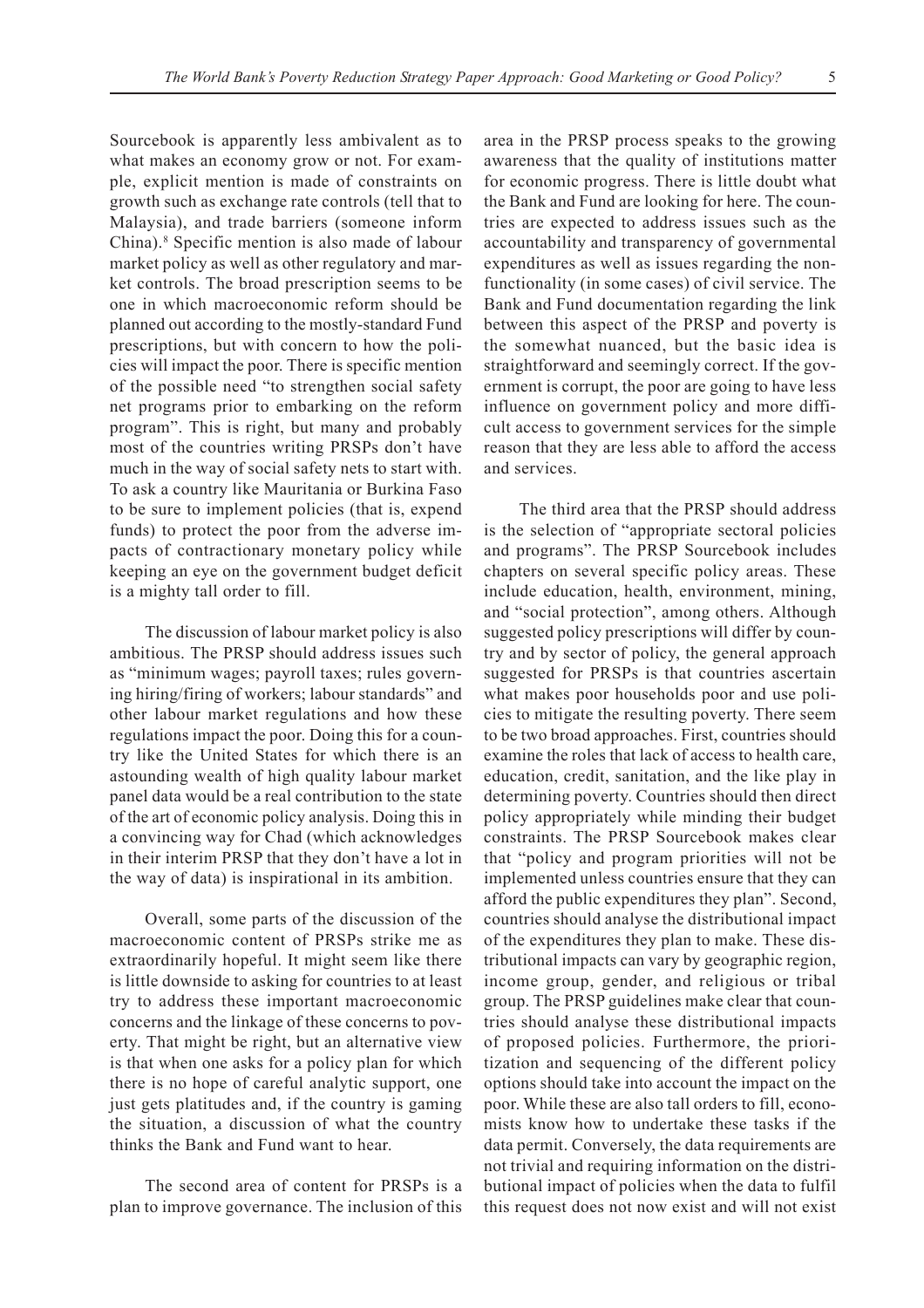in the foreseeable future encourages hollow and unsubstantiated claims that probably sound really good on paper.

The last area that the PRSPs should address is just how much all the grand plans are going to cost and to essentially propose a budget. This requirement of the PRSP ties in closely with the first requirement, macroeconomic stability. The budgetary implications for the PRSPs need to take account of the possibility of shifting existing expenditures, raising new government revenues, and external assistance. Because the Bank and Fund are the ones approving (or not) the PRSP, they are presumably best able to judge the reasonableness of the likelihood of external assistance. The request for realistic budget information is both necessary and appropriate.

The remainder of this paper is devoted to trying to analyse the effectiveness of the PRSP process. That is, how well has it worked and what lessons are emerging after about two and a half years experience? The simple volume of work product stemming from the PRSP process is overwhelming. There are tens of thousands of pages of PRSPs, interim PRSPs, Bank and Fund joint staff assessments of the PRSPs, progress reports, status reports, policy papers, and notes to guide Bank and Fund staff as well as the PRSP Sourcebook to guide nations as they prepare PRSPs. Even if one restricted one's attention to, say, just the PRSPs (final and interim) themselves, there are about four dozen countries with quite varying experiences. Here, we will begin by evaluating the existing evaluations by taking a critical look at what those inside the process (the Bank and Fund) and those outside the process (mostly NGOs) think of the PRSP approach.

### **III. Evaluation from inside**

In the summer of 2001, the Bank and Fund undertook an extensive review of the PRSP process. That review was completed in March 2002 and the results of the review, in keeping with the spirit of inclusion, are available on the web.<sup>9</sup> The Bank and Fund findings are presented in both an executive summary and a lengthy detailed report. The summary of this internal review is taken from the "Review of the Poverty Reduction Strategy Paper (PRSP) Approach: Early Experience with Interim PRSPs and Full PRSPs", dated 26 March 2002.10

There are two broad approaches one can take in evaluating the PRSP approach. The first is to examine the multitude of experiences and then highlight best practices. The second is to step back and ask if the process is working and, relative to what probably would have happened anyway, whether the process is truly beneficial to the poor. It's possible to do the former and never really tackle the latter. The Bank and Fund internal review illustrates the point. Highlighting best practices is, for sure, useful. Over time, dozens of countries will move from their interim PRSPs to preparing the real thing. Learning from the experiences of those who have come before makes perfect sense. But this is not the same as asking whether the entire approach is working. This criticism of the internal review, though, is admittedly too harsh. The internal review takes the stance that it is simply too early to know if the process is impacting poverty. Instead, since many countries are in the process of either writing interim PRSPs or moving from the interim to full PRSP, it is more useful to simply highlight best practices.<sup>11</sup> It is probably too early to make firm judgments on how the process is impacting poverty. It is not, though, too early to ask whether we'll *ever* be able to answer this question. The Bank and Fund are optimistic as they predict that a "rich information base should be available from a range of countries during the next three years to allow these questions (concerning poverty outcomes) to be posed more precisely". The more cautious conclusion is that time-series data on income or expenditure-based poverty outcomes is currently scarce in most countries writing PRSPs. Countries are being urged to collect the needed data, but it remains to be seen whether this will in fact happen. While some data on things like primary school completion rates and changes in government expenditure patterns are likely to be available, data on changes in poverty outcomes over time are less available.

The internal review of what's happened so far, though, focuses on highlighting best practices. (There are dozens of these and countries that are preparing interim or full PRSPs would be well advised to review the entire Bank and Fund review.)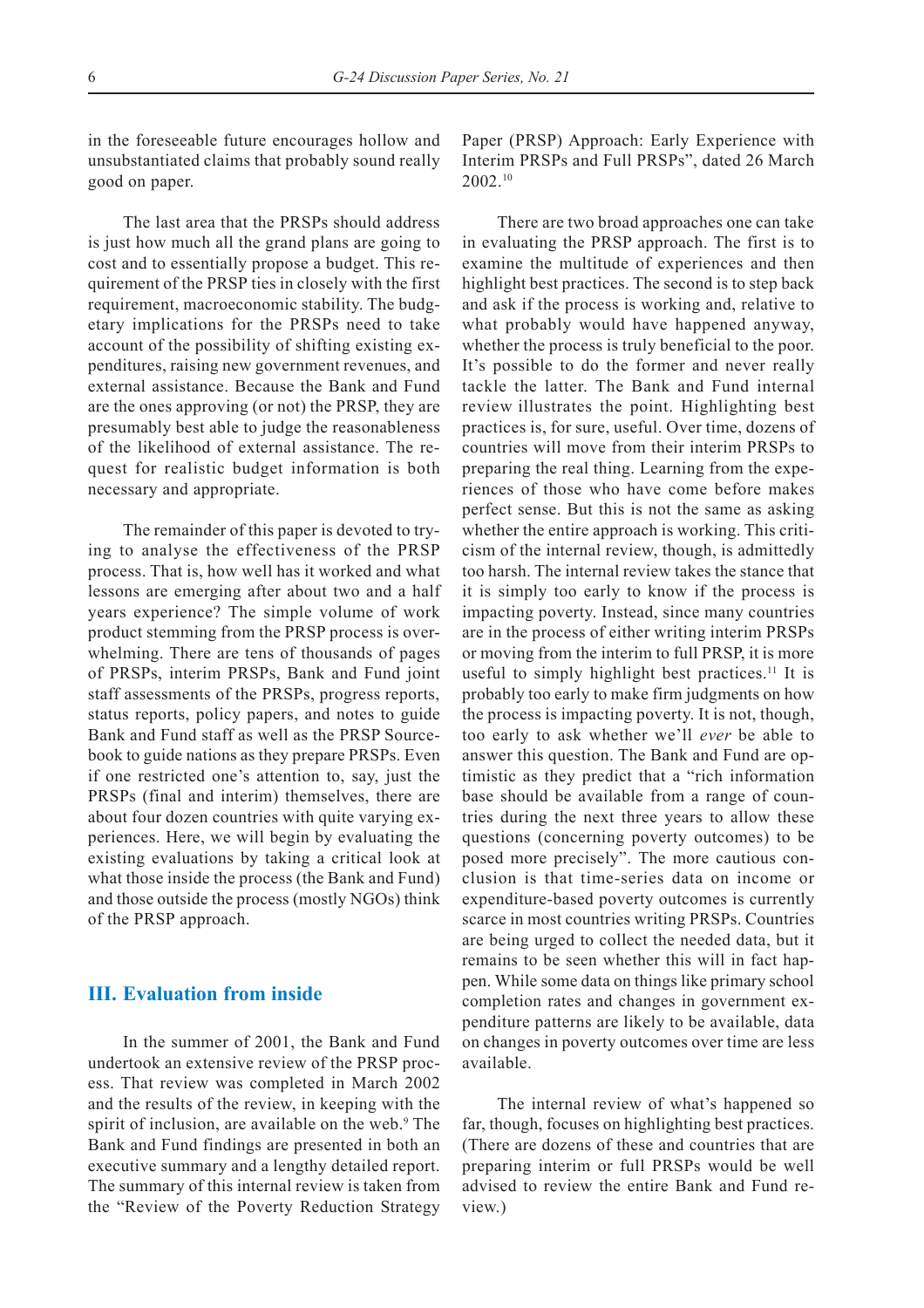Those countries that have completed full PRSPs have often built upon existing data and analyses as well as on prior strategies. That is, many of the countries that did full PRSPs already had poverty reduction programmes in the works before the PRSP process was announced. One of the countries often mentioned as doing a pretty good job is Uganda. Uganda, though, put together their "Poverty Eradication Action Plan" in 1997 so they were ready to go when the PRSP approach was announced in 1999. This speaks to the marginal impact of the PRSP approach. In the case of Uganda, much of what showed up in their PRSP was going to happen anyway. The organization of the plan and perhaps the increased emphasis on inclusivity were impacted by the PRSP process, but the overall plan was already well under way. Similarly, in Mozambique, the PRSP built upon the government's 1999 poverty reduction plans. In Mauritania and Burkina Faso, the governments set up plans to attack poverty in 1998, while Bolivia did so in 1997 and Honduras and Nicaragua put together anti-poverty strategies following Hurricane Mitch in 1999. Hence, if one were to look only at those countries that either have already or have almost completed full PRSPs, many are articulating plans that pre-dated the PRSP approach. In these cases, the marginal impact of the PRSP approach is diminished.

The Bank and Fund internal review does suggest that the PRSP approach has yielded some changes in process. These include:

- (i) PRSPs have led to wider governmental involvement. Before the PRSP process, it was common for Bank and Fund borrowing issues to be handled almost entirely by the finance ministry. The new process has led to ministerial-level involvement by several ministries. It remains the case that the "core" ministries (for example, planning or finance) are more involved than sectoral ministries, but the change is in the right direction.
- (ii) PRSPs have led to greater involvement by civil society organizations. These organizations frequently did not have an opportunity to offer meaningful input prior to the PRSP approach. This is a two-edged sword. On the positive side, it means that more segments of society have an opportunity to weigh in with opinions and concerns. On the negative

side, the additional participation tends to "compound rather than resolve the problem of prioritization".12

- (iii) The PRSP approach has highlighted the need for decent data if one is going to implement careful poverty diagnostics. The internal review notes that the PRSP process has "been marked by useful steps toward better poverty data and diagnostics". So far, every one of the completed full PRSPs has drawn upon "nationally representative household surveys from which income/consumption poverty estimates were derived". While some of these surveys were almost a decade out of date, it is nonetheless impressive that all the countries even had a national household income/ consumption survey on which to draw. There is a concern, though, that those countries that have completed their full PRSPs are not representative of poor countries in terms of data. Rather, those that had the necessary data were, not surprisingly, the first to get their PRSPs completed. It might seem overly obvious that careful poverty measurement and diagnostics will require a national-level household survey, but the point is an important one. Simply focusing attention on the need for this sort of data, all by itself, is a contribution of the PRSP process.
- (iv) Finally, the PRSP process has highlighted the importance of better understanding and analysing the distributional consequences of government expenditure. While issues such as efficient public administration, honest and transparent government expenditure systems, and the distributional aspects of revenue collection are mentioned in the PRSP approach, none of these are really new. An explicit focus on the distributional aspects of the expenditure side of the budget is, if not new, at least more prominent. This is a great idea, but the data requirements necessary to implement this analysis are substantial. Doing this analysis correctly and informatively means analysing who benefits from government expenditure. Good analysis probably requires more than just examining the fraction of the government budget that is devoted to, say, health and education (which is what is presented in the internal review.) By presenting "evidence" in their own report that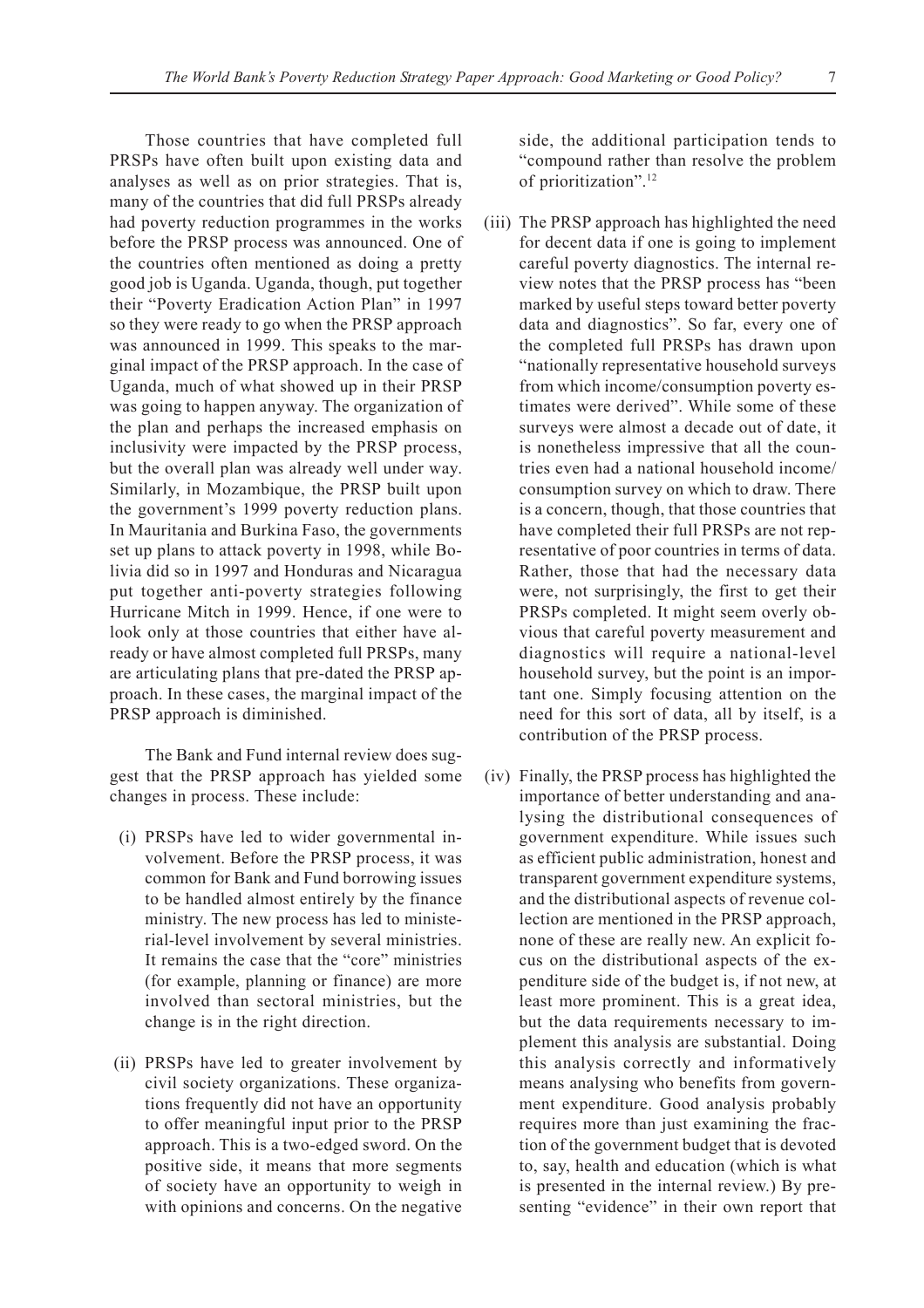doesn't even come close to the level of care and detail that the PRSP Sourcebook suggests, the internal review sets a pretty bad example.

#### **IV. Evaluation from outside**

As befits an inclusive process, the review of the PRSP approach solicited opinions from those outside the Bank and Fund. In an admirable display of non-censorship, these reviews are on the PRSP review website. Most of the reviews submitted by non-governmental organizations (NGOs) do not focus on whether the poor are or are not benefiting under the PRSP approach. Rather, most of the NGO reviews focus on the NGOs. Many of these reviews, for example, ask whether the NGOs are having the sort of input to the process that the Bank and Fund seemed to be promising. (Equating input with perceived influence on output, their answer seems to be, "no".)

The occasional review, that does focus on poverty alleviation, concludes that poverty is not being alleviated. While this review was necessarily limited, it was not selective. There appears to be no NGO review that provided careful data analysis to back up its conclusions. Lack of data, though, didn't stop some NGOs from concluding that the PRSP approach was essentially a fraud. One of the most negative of the reviews was jointly submitted by "Jubilee South, Focus on the Global South, AWEPON, and the Centor do Estudios Internacionales with the support of the World Council of Churches". Titled "The World Bank and the PRSP: Flawed Thinking and Failing Experiences", the review is mostly as advertised. The review concludes that "Fighting poverty becomes the newest justification for the aging prescriptions geared to increasing the overall opening of the "host country" to external economic actors and free market rules". While one can argue about whether open trade is good for poverty alleviation, this review makes no reference to any studies and cites precious little evidence of any sort in its broad-brushed conclusions. This review is a study in how not to do programme evaluation, but it's not a bad case study for Manifesto Writing 101.

Several of the NGO reviews make the case that the focus on income-based measures of poverty is too narrow.<sup>13</sup> In an especially nicely exposited review, for example, the Catholic Relief Services noted that while income-based measures are necessary, they are not sufficient. "Too often, PRSPs fail to reflect a broader approach to poverty reduction that fully addresses dimensions related to security or empowerment as essential ingredients for poverty reduction".14 This message is echoed by many groups. None, though, offer suggestions of how one might measure these other "ingredients" so as to be able to ascertain whether the PRSPs are actually addressing these dimensions of poverty.

Another message that permeates many of the NGO reviews is a sense of frustration that their input is not taken as seriously as, say, the input of the Bank and Fund. Some NGOs express the belief that while they are grateful for the opportunity to weigh in, their voice is not having much impact. While some NGOs remark that the PRSP approach has given civil society more room for input that the old process,<sup>15</sup> there seems to be a congruence of complaints that civil society is not having much impact when it comes to designing economic policy. In particular, NGOs often complain that they have little influence when it comes planning macroeconomic structural adjustment and other poverty reducing economic policies. Catholic Relief Services wrote, in their review, that "Despite some positive and real openings for dialogue between government and civil society, there has been little noticeable impact on the content of the PRSPs". Save the Children UK wrote in their review, "The experience to date is that there seems to have been little difference between policies outlined in the I-PRSP, describing current arrangements under the IMF Poverty Reduction and Growth Facility and the final or draft PRSPs, supposedly written after a particupatory process has taken place".<sup>16</sup> The European Network on Debt and Development (EURODAD) raised similar concerns.17

Taking as correct for the moment that civil society is not having much impact on the economic policy content of the PRSP approach, there are at least two explanations. First, it is possible that civil society is simply being allowed a voice at the table and, no matter what is said, civil society is preordained to be marginalized. Second, it might be that civil society is just not sufficiently welltrained to take on the tricky task of designing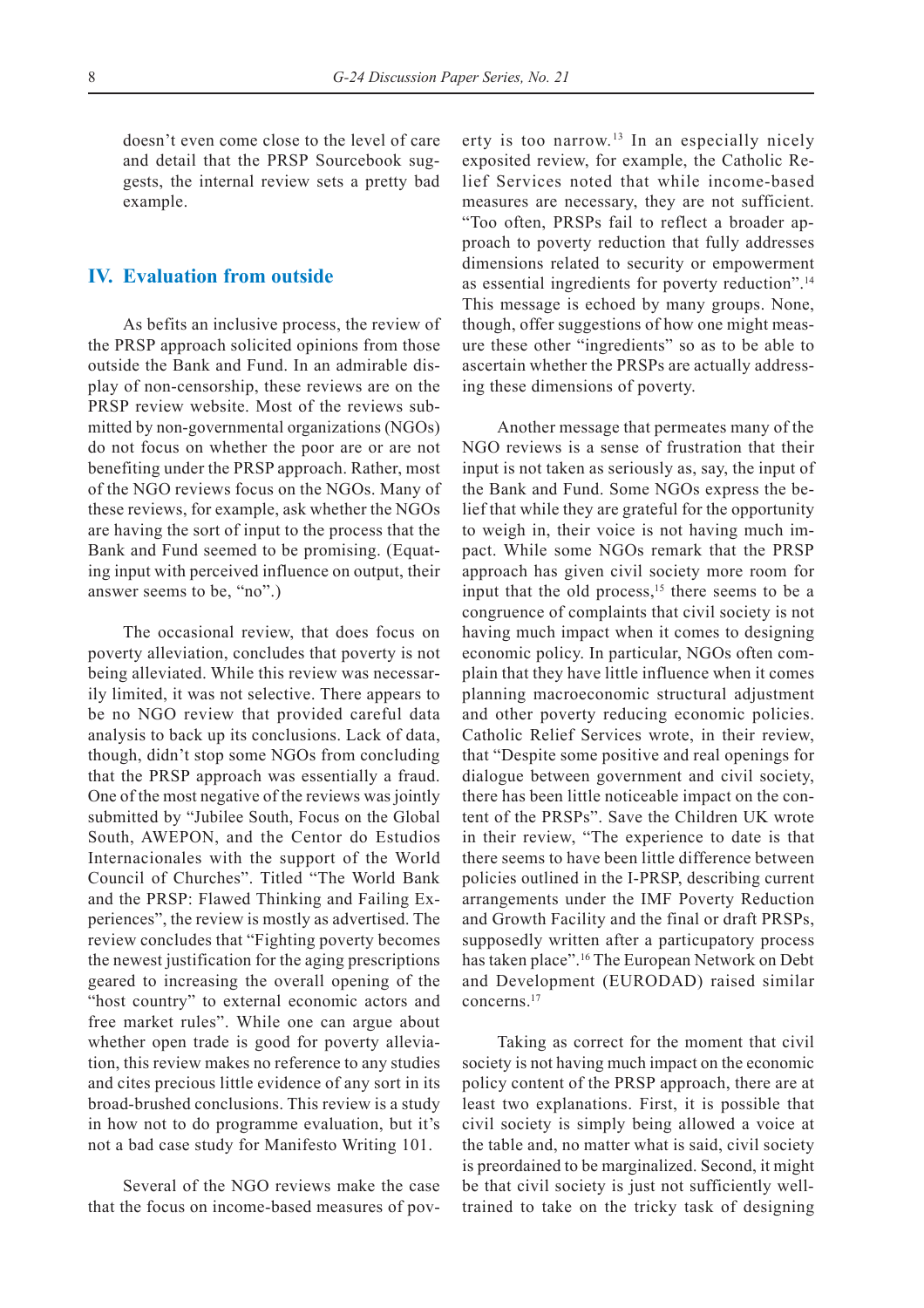well-targeted poverty reduction policies under the budget constraints that are a crucial part of the reality of poor countries' economic plight.

Some reviews are more nuanced than others, but the depressing message of many of the NGO reviews is that these organizations are woefully under-prepared when it comes to a careful evaluation of the PRSP approach or a convincing analysis of poverty dynamics or the distributional impact of government expenditures.<sup>18</sup> Many of the NGOs that offered well exposited critiques of the PRSP process do an amazing amount of good on the ground in poor countries. Examples include Oxfam, Save the Children, Catholic Relief Services, and World Vision. These organizations know how to run projects and, on a very personal level, enhance the quality of life of the world's poor. The knowledge gained in the field is invaluable, and these organizations contribute to the PRSP process by commenting on the PRSP approach. At the end of the day, though, they typically do not seem to have the capacity to offer compelling guidance when it comes to making economic policy and rigorously evaluating the distributional implications of that policy.<sup>19</sup>

The PRSP process has also been reviewed by other multilateral institutions. One of the most sensible reviews came from the Inter-American Development Bank (IDB.) The IDB noted that "Making PRSPs a condition for debt relief imposes a timetable that is technically and politically suboptimal; it undermines the quality of the document and compromises the social marketing of its content".20 The IDB pointed out that while asking for input from many is, in principle, a good idea, it has led to PRSPs that are essentially a "shopping list of problems".21 The IDB also noted that the process itself is simply too time-consuming and too expensive. In an understated summary, the IDB suggested that "Perhaps, less time could be spent in preparing diagnoses and more time in designing appropriate responses to the country's most pressing problems".

### **V. Yet another review**

Both the process and the content of the PRSPs are especially sensitive to the plight of the very poor. This raises the question of why the Bank and Fund have elected to highlight the link between their lending programmes and poverty in the late 1990s. Some of the answer is probably what a for-profit business would call marketing. A quick read of issues of the World Development Report of around 20 years ago turns up consistent references to poverty reduction, most usually in the context of rural development. While the World Bank did not have a website with the lead banner proclaiming "Our Dream is a World Free of Poverty" in 1982, at some level the Bank has been working on helping the poor in developing countries for decades. The advent of the inclusive PRSP process coincides with a heightened awareness of the Bank in civil (and sometimes not-so-civil) society. Recent anti-globalization demonstrations have put the Bank in the position of having to restate and better market its mission. This is probably a good thing, especially if it can be done relatively costlessly. (Alas, the PRSP process is not costless, nor do the Bank and Fund incur all the costs.) The coincident timing of the adoption of the PRSP process and the Bank's need to better explain what it does lead some to wonder whether the PRSP process is but window dressing. That is, is the PRSP process simply good marketing? The answer is clearly "no".

While the PRSP approach with its emphasis on inclusion and focus on poverty alleviation is undoubtedly good marketing, it is not just marketing. There is content. Content alone, though, does not mean that the PRSP approach embodies real change. The right question to ask is whether the content is really different from what would have happened anyway. This concern speaks to the need to address the question posed at the outset, namely, what are the marginal costs and benefits of the PRSP programme. Especially because the more cynical observers may believe that the PRSP process is simply good marketing in response to the Bank's and Fund's increased visibility, it is important to keep the spotlight on the marginal changes imposed by the PRSP process.

This focus on marginal changes – changes relative to what would have happened anyway – matters because not all changes are marginal changes. As noted above, the Bank has focused on issues of rural development and the poor for decades. In the month before the Bank and Fund adopted the PRSP process outlined above, the same economists occupied the same offices<sup>22</sup>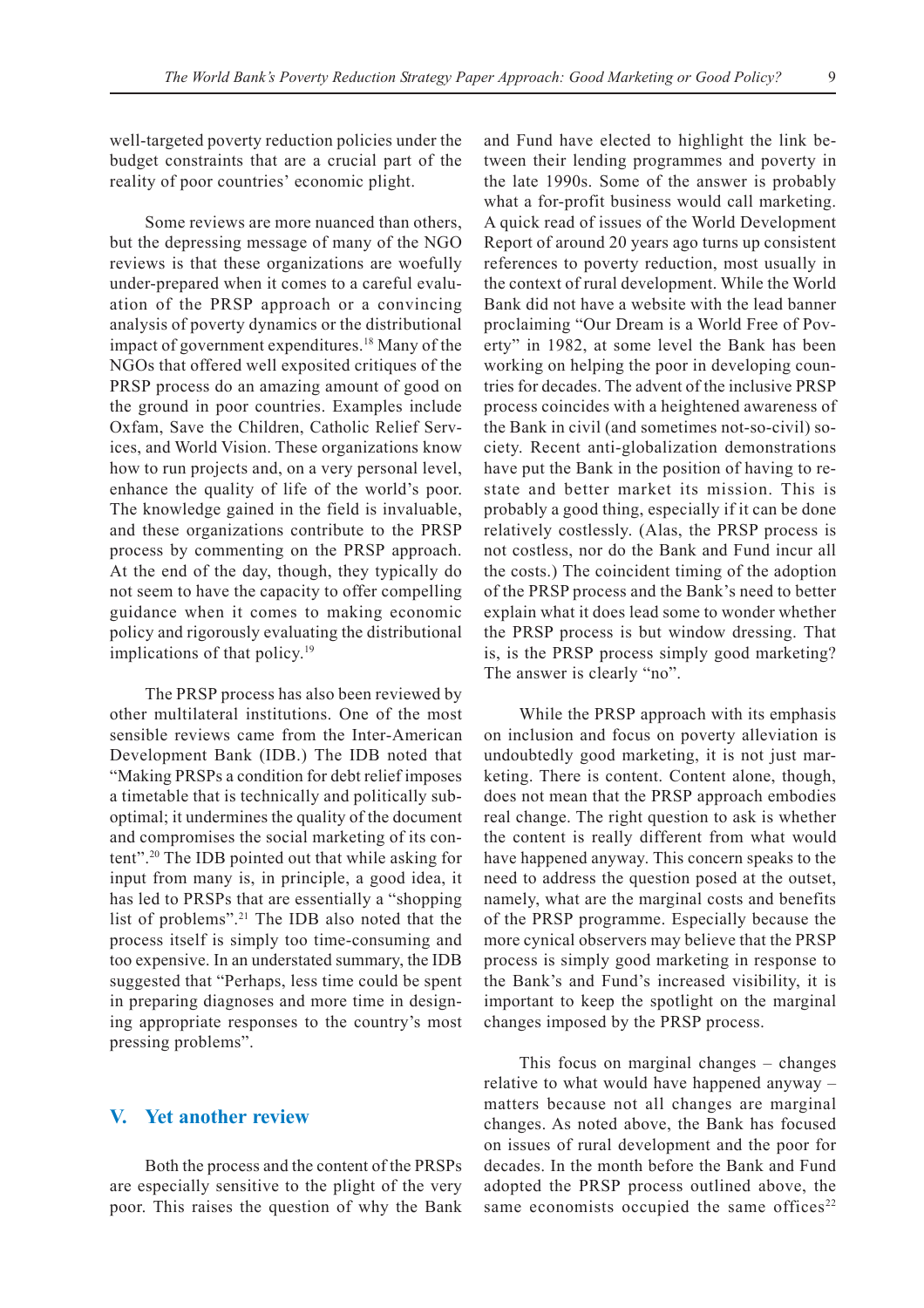around 19th Street in Washington, DC and, for the most part, they were thinking about the same things before and after the PRSP process was institutionalized. In order to address the claim that the PRSP process is more than good marketing, it is necessary to speak to the marginal net benefit of the process.

The inclusionary aspect of the PRSP approach, if not new, at least receives more prominent billing. The same can be said for the explicit focus on how outcomes are likely to impact the very poor. The increased attention given to definitions of poverty that extend beyond those measured by income or expenditure is new. Following from this, the increased use of qualitative or narrative approaches to poverty research is new. The notion that the lending country should initially draft the poverty alleviation plan is, in many cases, new. Claims that the PRSP process is simply a relabelling of the existing process just do not stand up to scrutiny. Not everything, though, is new. The emphasis on pro-growth macroeconomic policies, fiscal responsibility, and the importance of both good policy and good government have been around for a while.

Not all that is new is good. Some of the innovations embodied in the PRSP approach seem flawed in practice, and some of the flawed parts of previous approaches have survived. But some of the new elements are clearly improvements. In the following the weaknesses and strengths of the new approach will be discussed in greater detail. The strengths clearly outweigh the weaknesses.

The current PRSP approach does not place sufficient emphasis on the importance of policy sequencing and instead highlights the need to prioritize policy decisions. These are not one and the same and the distinction seems especially important when it comes to government spending and poverty alleviation. While sequencing is mentioned a couple times in the voluminous PRSP background material,<sup>23</sup> it is hardly highlighted. The PRSP approach forces the country to explicitly state how poverty is to be addressed. Adding an increased emphasis on the tricky issue of policy sequencing would be a good idea.

The PRSP process discusses the role of trade policy in poverty alleviation with too much assuredness. See, for example, the PRSP Sourcebook chapter on trade policy.24 While links between trade and poverty are nicely highlighted in background documents (cited but not well-represented in the Sourcebook) by Alan Winters, the trade policy guidance in the PRSP process doesn't adequately reflect the lack of evidence on the links between trade and poverty. While the focus on knowing what the poor consume and how they earn their livelihoods is right on target, the suggestion that more open trade is good for the poor is based more on faith than evidence. Although the PRSP documents are peppered with references to moulding the particulars of a poverty alleviation programme to the details of the country, the discussion of trade policy (as well as some of the macroeconomic prescriptions) seem to come from a one-size-fits-all mentality.

The PRSP process also stresses the need to hear from the poor so as to be able to better address their concerns. To a degree, this is a great idea, but when anecdotal and qualitative approaches begin to guide policy making, it's time to step back and re-evaluate. This approach is evidenced by the much-heralded "Voices of the Poor" project in the Bank.<sup>25</sup> (This project is not part of the PRSP programme but is clearly related.) The advantage of a project like this is that it gives a human face to an issue that might otherwise be obscured by facts and figures. That project also brings to the fore the sense of hopelessness that comes from simply not having a voice due to how poverty interacts with the politics of decision making at the village, provincial, and federal levels. That project also highlights gender-related aspects of poverty. It makes for engrossing and sad reading. This sort of work is a useful complement to more rigorous quantitative work, but it is not a substitute. The qualitative work suggests some alternatives to income- or expenditure-based measures of poverty. The problem with measures such as, for example, disenfranchisement or opportunities-based measures of poverty is that they are very hard to measure. If one cannot measure these aspects of poverty, it is hard to know whether these aspects of poverty are being alleviated. Absent data, it's all too easy for advocates or sceptics of one stance or another to simply assert the alleged effectiveness of their preferred poverty alleviation policies. While income- and expenditurebased measures of poverty have their drawbacks (they don't address the issue of voicelessness to the extent that it's unrelated to income or expendi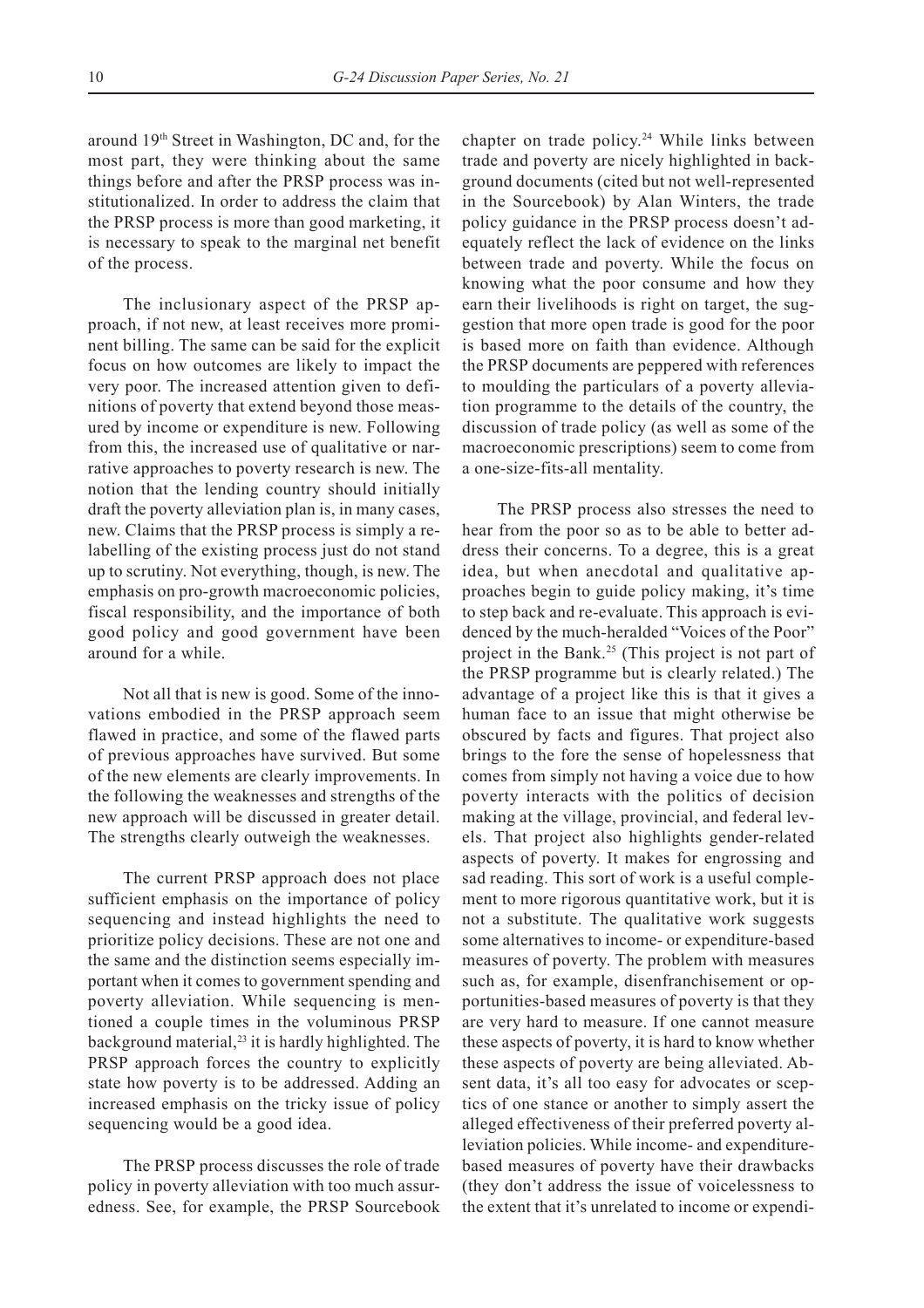ture), they also have their advantages. De-emphasizing these traditional measures seems a bad idea. Supplementing them with capabilities-related measures of poverty, many of which can be measured (e.g. health, education, nutrition, or even some self-reported measures of well-being) seems like a good idea. Adding to the mix metrics that cannot be measured is more problematic. It should be noted that the PRSP Sourcebook chapter on "Well-being measurement and analysis" does the job right. The focus there is solely on measurable poverty indicators.

There are many innovations in the PRSP approach that count as strengths. These include the inclusivity of the approach, the principle that the country (and not the Bank/Fund) initiate the first draft of the plan, and, most of all, the focus on the need for data to evaluate the effectiveness of the PRSP. Each are discussed in turn.

On the whole, the inclusivity of the PRSP approach is a good thing and a welcome change. This inclusivity extends to both civil society (that is the obvious part) but also to broader branches of government than just the finance and planning ministry (this part is less obvious.) It is the latter that will probably yield the greatest benefits. By at least trying to get multiple ministries and, in many cases, multiple levels of government involved in the development of a poverty reduction strategy, the likelihood of success of the resulting plans is enhanced. This seems to be one aspect of inclusivity that is working. The inclusivity of the PRSP approach is a double-edged sword. When everyone's input is requested, the list of issues to be addressed starts to look like a shopping list, and many of those weighing in on the process are ill-trained to do so. This has been discussed above in the section on the NGO reviews of the PRSP approach and won't be repeated here. The alternative is to proceed without soliciting the input of civil society, and this seems even more problematic. The uncomfortable truth is that the Bank/ Fund and recipient government are still free to ignore what they perceive as bad advice. The problem arises when, for political reasons or otherwise, good ideas get equal billing with silly ones.

The PRSP process, in principle anyway, is structured so that the first draft of the poverty alleviation plan is written by the country and not the Bank or Fund. It doesn't always work this way since in some countries, there just is not enough capacity. Still, when there is capacity, this ordering of matters is an improvement and, in the absence of capacity, the process is no worse than before. Here, it is too early to know whether this move to enfranchise the country is working. The idea is that by instilling a greater sense of ownership, the country will feel more committed to implementing the plan.

A common complaint about asking the country to initially draft the PRSP is that some countries simply don't have the capacity. While this is undoubtedly true, it is not a fair complaint. When the capacity is not there or is not forthcoming, experience suggests that the Bank/Fund teams will step in and assist. It is hard to see how this outcome is worse than the alternative in which the Bank/Fund teams initially draft all the plans for all the countries. The other alternative, conditional on not being able to magically create local capacity in an instant, is to not make the PRSP approach so demanding. It is true that a careful analysis of the distributional impact of myriad policies with an emphasis on quantitative analysis is difficult. But relaxing these requirements is a bad idea. Absent hard quantitative goals and metrics for success, it is too easy for the PRSP approach to be waylaid by political concerns with proclamations of success or failure motivated by dogma rather than evidence.

The focus on poverty as opposed to, say, broadly defined economic growth is so pervasive in the PRSP approach that it could almost go unmentioned. This focus is real, not just marketing and it permeates almost every aspect of the process. It's an obvious good idea. An implication of the focus on poverty is that it requires very detailed household-level (if not individual-level) data. Detailed data are required to identify the poor and even more data are required to identify transitions from or into poverty. These data are needed for several aspects of successful PRSP implementation. In particular:

• Data on household income or expenditure are needed to determine just who the poor are. These data are not as available as one might think. There are many examples of household surveys in which expenditure data is scarce and in which income data is either not reported, reported only in broad bands (which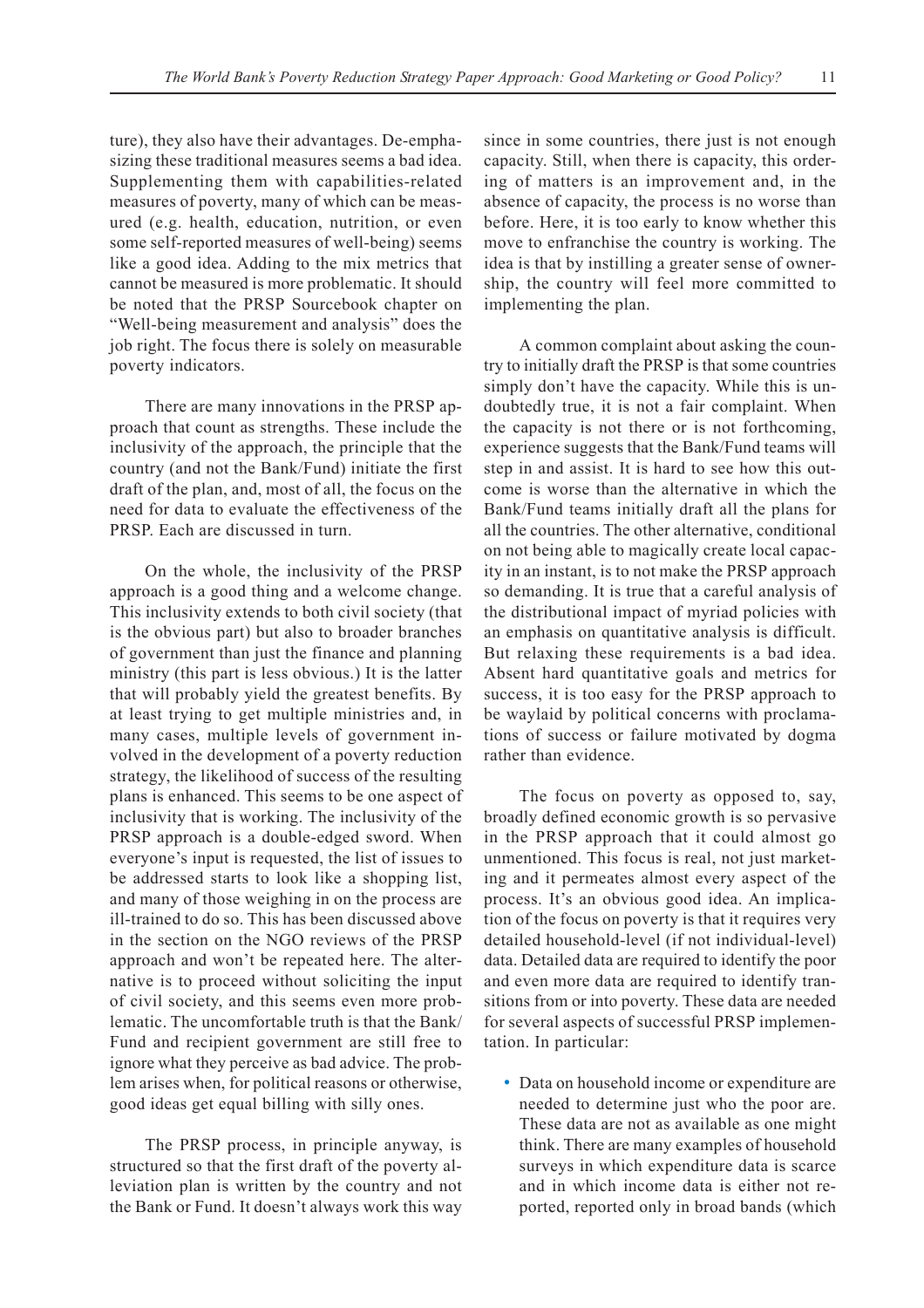makes identifying the very poor hard) or reported only incompletely. (For example, income from self-production is sometimes poorly reported as are transfers from nonresident household members.) These data are usefully supplemented with data on self-reported measures of well-being and other capabilities-based measures.

- Data on household expenditure are needed to determine how poor households might be impacted by various policy options that are part of PRSPs. For example, the PRSP Sourcebook notes that what a household consumes will impact how it is effected by trade policy. Similarly, consumption patterns will be important to the analysis of the distributional impact of price changes that might arise from shifts in food pricing policy or other tax-related policies. Expenditure data is generally more scarce than income data but they are going to be essential.
- Data on the household use of public services are needed to determine the distributional impact of government provided programmes and services. That is, to know whether, say, health clinics or clean running water investments will help the very poor, one requires data on the poor of these services by the poor.
- Data on the income sources of the very poor are needed to ascertain how the employment effects of various macroeconomic policy options are likely to impact the very poor. This means knowing more than just a household's income, and instead knowing the source(s) of that income, often by sector of employment.

All of the above are data needed to establish baseline estimates of poverty and its correlates. To really evaluate the impact of the PRSP policies, one needs either repeated cross-sectional data on the above items or, ideally, panel data. In most developing countries, the former are more available than the latter. Nationally representative panel surveys are pretty rare. Cross-sectional surveys (often annual) are more available but by no means common. Absent panel data, it is going to be impossible to investigate transitions into or out of poverty. Questions about whether the poor are a stable population or are comprised of different households moving into and out of poverty remain unanswerable without panel data.

The PRSP documentation is admirably upfront about the need for good household data if one is going to be able to identify the poor and monitor changes in their (individual or collective) welfare. There are myriad references to the necessity of using and, in many cases, collecting household-level data. This is exactly the right way to focus the evaluation of the PRSP plans. By focusing on poverty, which occurs at the level of the household or individual and not at the level of the nation, the PRSP approach redirects attention to micro-data and away from macroeconomic data. This is a good thing. Micro-data are required for most poverty-related policy analysis and with the Bank and Fund arguing for its collection, it is more likely that such data might be collected.

If there were very little micro-data available, one might wonder whether the PRSP approach could be evaluated, but the World Bank appears to have access to a much larger amount of data than one would expect.<sup>26</sup> On a helpful web page titled "Household Surveys for Poverty Monitoring",27 the Bank notes that fully 97 per cent of the population of low and middle income countries are covered by at least one survey with data on consumption and/or income as of the year 2000. Furthermore, the comparable figure is 86 per cent for those covered by comparable data for at least two points in time. In Africa, where some of the poorest countries are, 93 per cent of the population is covered by at least one survey measuring income and/or consumption while 51 per cent are covered by comparable data for at least two points in time. These are hopeful figures. They suggest that it is, in practice as well as in principle, possible to evaluate the efficacy of the PRSP approach over time.

In order to conduct the evaluation of the approach, it will be necessary to continue to collect household survey data and not just rely on the existing stock of data.

This is acknowledged in the PRSP documentation and assuming it happens, this is a nice side benefit of the approach.<sup>28</sup>

In the Bank's and Fund's common review of the PRSP programme, they noted that it was too early to examine whether the approach was working. That is why they instead focused on best practices. The quantitative evaluation that was pre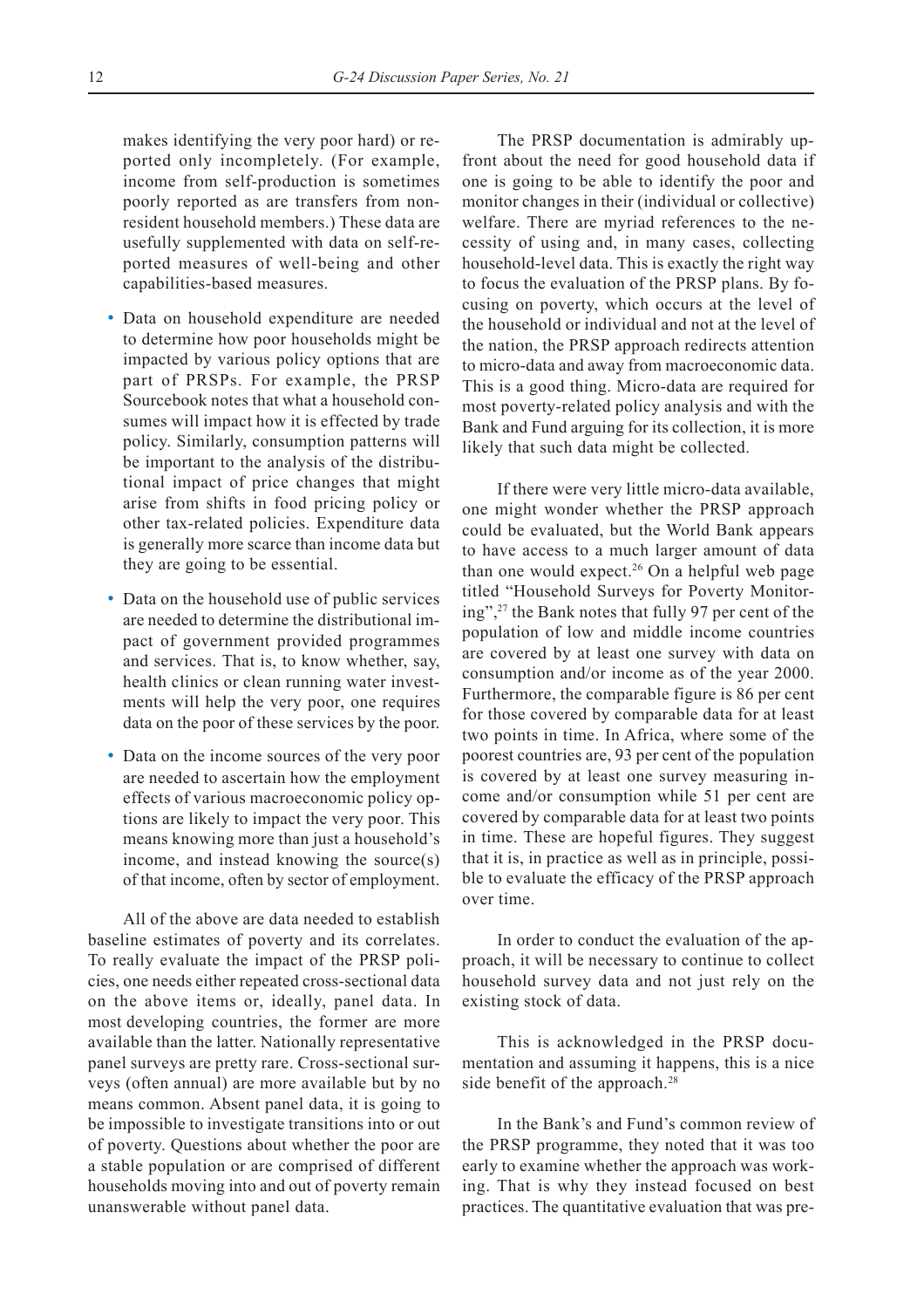sented was minimal and did not really address the issue of how changes in government spending were impacting poverty-related outcomes. The NGO reviews did not contain even bad quantitative analysis. At the end of the day, there seem to be no evaluations of a particular PRSP programme that really examine the effectiveness of the programme at the level of detail that the programme recommends.

Just as it is useful to highlight best practices so that other countries can gain from the experiences of the first completed PRSPs, it would be very helpful if the Bank and Fund or an NGO could provide one, just one, careful, detailed, and rigorous analysis of a PRSP programme. Such an analysis would identify the poor and note the usefulness (or not) of expansive definitions of poverty relative to more narrow ones. The analysis would look carefully at how the poor spend their incomes and from whence the incomes come. The analysis would examine the distributional consequences of government spending and would try to distinguish between marginal changes in policy and expenditures or programmes that would have happened anyway. Ideally, this analysis would be based on multiple waves of a household survey. The results would of course be preliminary. Still, providing an example of how it is done would be a helpful addition to an ambitious and, on the whole, admirable programme. The Bank and Fund have the expertise and resources to conduct such an analysis, have access to the necessary data, and presumably know what constitutes a convincing analysis of a PRSP programme since, after all, they wrote the Sourcebook.

### *Notes*

- 1 For example, the overview of the new programme, summarized in about one page and available at www. worldbank.org/poverty/strategies/overview.htm, refers to the CAS, CDF, HIPC, I-PRSP, JSA, PRGF, PRSC and PRSP.
- 2 Much of this section is drawn from material on the World Bank's PRSP website. This website, devoted to the PRSP process, is a tremendous resource. There, one can find links to all the original PRSP reports, the interim reports, the evaluation of these reports, the many contributed papers evaluating the PRSP, and hundreds of related links. The address is: www.worldbank.org/poverty/strategies/ index.htm.
- 3 The Bank has provided the following incomprehensible diagram to explain the relationship between the Com-

prehensive Development Framework and the PRSP process: www.worldbank.org/cdf/cdfprsplink.pdf. Some help in figuring all this out is found at: www.worldbank.org/ cdf/overview.htm.

- Countries can still obtain concessional lending before their PRSP is complete and one way to do this is to prepare what is called an Interim PRSP (I-PRSP). This is basically like a PRSP but much shorter, less detailed, and easier to prepare. It's not too wrong to think of it as a draft mini-PRSP.
- In some documents, there are five key principles, in some there are six or seven, but in substance all the lists are quite similar. To the Bank's and Fund's credit, there is a very clear set of expectations associated with what the PRSPs are supposed to accomplish. The PRSP Sourcebook draft of April 2001 is available at www.worldbank. org/poverty/strategies/sourctoc.htm.
- See page 6 of the Overview chapter of the PRSP Sourcebook, April 2001 draft for public comments.
- 7 Taken verbatim from the PRSP Sourcebook, page 17 over the "Overview" section.
- 8 The PRSP Sourcebook makes explicit reference to the well-publicized findings of Dollar and Kraay and their contention that open trade regimes promote growth which alleviates poverty. No mention is made of the careful and fairly devastating critique of that work.
- 9 The review has its own homepage: www.worldbank.org/ poverty/strategies/review/.
- 10 The 103 page review is downloadable at: www. worldbank.org/poverty/strategies/review/ earlyexp.pdf.
- 11 In 2005, another review of the PRSP approach is scheduled and in the 2002 review, it is noted that the next review will need to "examine changes in poverty outcomes".
- 12 See paragraph 42 of the internal Bank and Fund review, cited above.
- 13 The same would apply to expenditure-based measures. While economists tend to differentiate between the two and prefer expenditure-based measures since they are more resilient to transient shocks, the complaints about income-based measures seem to apply to expenditurebased measures too.
- 14 "Review of the Poverty Reduction Strategy Paper Initiative", December 2001, Catholic Relief Services, page 12. Available at: www.worldbank.org/poverty/strategies/review/crs1.pdf.
- 15 For example, Catholic Relief Services note that in Honduras, Bolivia, and to some extent in Zambia, civil society groups had voices in the PRSP that they had not had prior to the PRSP approach.
- 16 This review is available at: www.worldbank.org/poverty/ strategies/review/scuk1.pdf.
- 17 Their report is available at: www.worldbank.org/poverty/ strategies/review/eurodad1a.pdf and www.worldbank. org/poverty/strategies/review/eurodad1b.pdf.
- 18 A synopsis of dozens of the submitted reviews of the PRSP process by organizations and, in some cases, individuals, is found at: //www.worldbank.org/poverty/strategies/review/imfieo1.pdf. Some are quite good (e.g. Oxfam) and some are quite not-so-good (e.g. African Citizens Development Foundation). The Lagos-based group concluded that the root cause of all poverty in Africa is corruption.).
- 19 With huge budgets and hundreds if not thousands of development specialists including some of the best poverty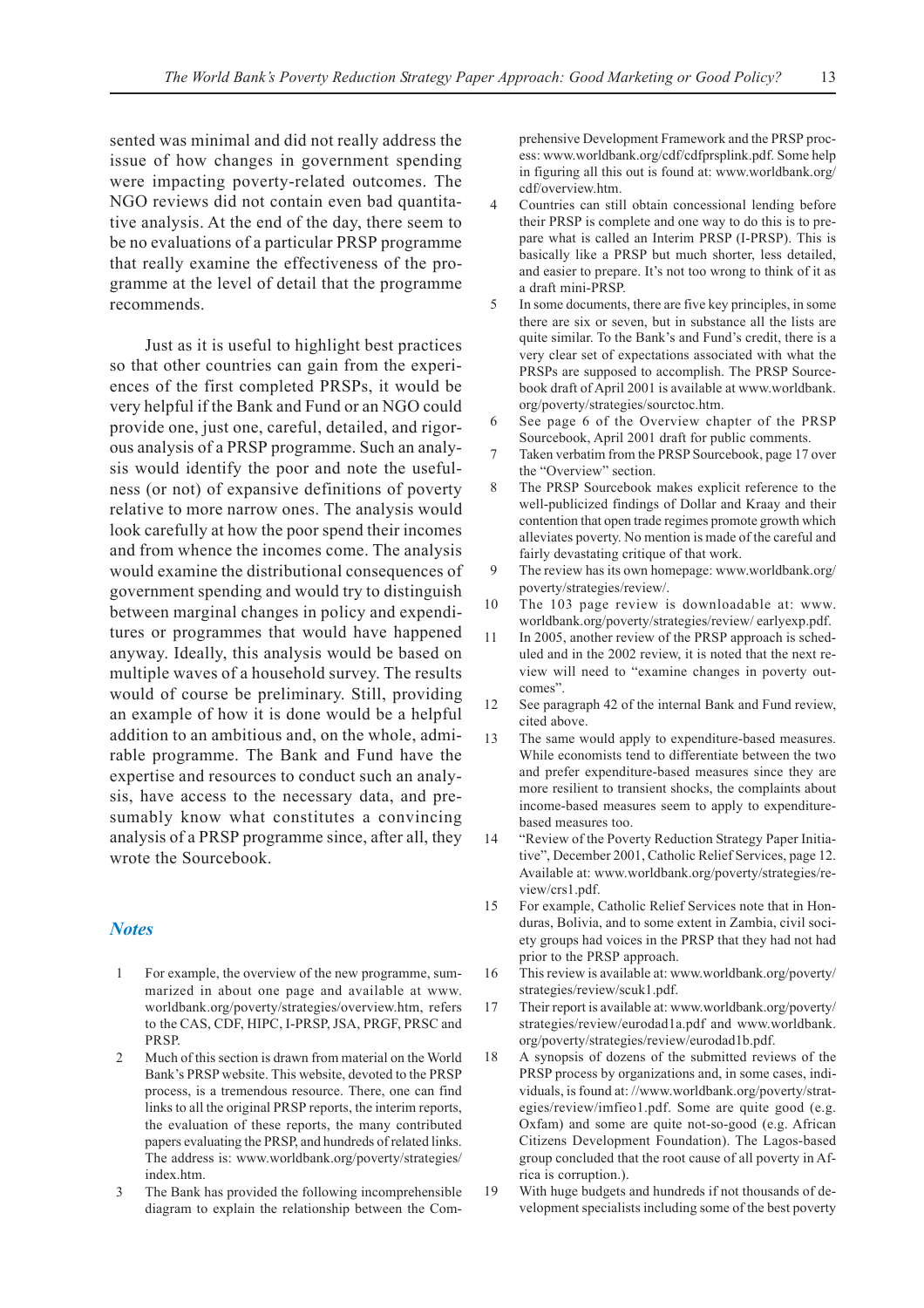researchers in the world, the Bank/Fund group brings tremendous expertise to the table. It's just not realistic to expect NGOs to be able to employ similar expertise. This is not to say that the Bank/Fund is always right and the NGOs never so. Hardly. But it is intended to point out the reality that there are vastly different levels of expertise at the NGOs when it comes to policy analysis.

- 20 Several NGOs also made this point. A more subtle question is whether, conditional on the requirement that a PRSP or IPRSP be completed to obtain concessional lending, is it perhaps good public policy to rush the completion of the document in order to get the needed funds to then move forward with the real business of poverty alleviation and economic growth.
- 21 The IDB review is available at: http://www.worldbank. org/poverty/strategies/review/imfieo1.pdf.
- 22 Well, maybe not the same offices given the Bank's and Fund's propensity to constantly "re-organize", but the idea still stands.
- 23 See, for example, the brief discussion of sequencing in the "Overview" chapter of the PRSP Sourcebook, page 18.
- 24 This is available online, like all the chapters. The overview of the trade chapter is at: www.worldbank.org/poverty/strategies/chapters/trade/trade.htm The entire chapter is available at: www.worldbank.org/poverty/strategies/ chapters/trade/trad0613.pdf.
- 25 This project has its own web page. The address is: www.worldbank.org/poverty/voices/index.htm.
- 26 While much of the data is probably of questionable quality and much of it is not publicly accessible, the list of household surveys that exist, many of which are less than 10 years old, is surprisingly extensive.
- 27 See www.worldbank.org/poverty/data/index.htm and www.worldbank.org/poverty/data/census/part2.htm #Findings as well as the links contained there. These are very useful resource pages for those looking for household-level data.
- 28 The Bank and Fund will be in a position to make newly collected data available to the NGO and academic communities and should exercise its power to persuade. In some parts of the world, the household data is not made publicly available, and there is little justification for this once household identifiers have been removed.

### *References*

All references in this paper are available online and were accessed on the Internet.

- Catholic Relief Services, "Review of the Poverty Reduction Strategy Paper Initiative", December 2001. www. worldbank.org/poverty/strategies.review/crs1.pdf.
- EURODAD, "Many Dollars, Any Change?", October 2001, www.worldbank.org/poverty/strategies.review/eurodad1a. pdf and www.worldbank.org/poverty/strategies.review/ eurodad1b.pdf.
- International Monetary Fund, IMF Independent Evaluations Office, "Synopsis of Contributions to the PRSP Review", 2001. www.worldbank.org/poverty/strategies.review/ imfieo1.pdf
- Jubilee South, Focus on the Global South, AWEPON, and the Centor do Estudios Internacionales, and The World Council of Churches, "The World Bank and the PRSP: Flawed Thinking and Failing Experiences", 2001. www. worldbank.org/poverty/strategies/review/jsouth1.pdf.
- Save the Children UK, "Save the Children UK submission to the IMF/WB review of PRSPs", December 2001. www. worldbank.org/poverty/strategies.review/scuk1.pdf.
- World Bank, "PRSP Sourcebook". Draft, April 2001. www. worldbank.org/poverty/strategies/courctoc.htm.
- World Bank, "Overview of Poverty Reduction Strategies", www.worldbank.org/poverty/strategies/overview.htm. Last accessed 21 November 2002.
- World Bank, "Poverty Reduction Strategies and PRSPs", www.worldbank.org/poverty/strategies/index.htm. Last accessed 21 November 2002.
- World Bank, "Comprehensive Development Framework", www. worldbank.org/cdf/cdfprsplink.pdf. Last accessed 21 November 2002.
- World Bank, "Overview and Background of the Comprehensive Development Framework", www.worldbank.org/cdf/ overview.htm. Last accessed 21 November 2002.
- World Bank, "IMF/World Bank PRSP Comprehensive Review Homepage", www.worldbank.org/poverty/strategies/review/. Last accessed 21 November 2002.
- World Bank, "Review of the Poverty Reduction Strategy Paper (PRSP) Approach: Early Experience with Interim PRSPs and Full PRSPs", 26 March 2002. www. worldbank.org/ poverty/strategies/review/earlyexp.pdf. Last accessed 21 November 2002.
- World Bank, "Poverty Reduction Strategy Sourcebook, Overview of Trade Policy", www.worldbank.org/poverty/strategies/chapters/trade/trade.htm. Last accessed on 21 November 2002.
- World Bank, "Voices of the Poor", www.worldbank.org/poverty/voices/index.htm. Last accessed 21 November 2002.
- World Bank, "Household Surveys for Poverty Monitoring", www.worldbank.org/poverty/index.htm. Accessed on 20 August, 2002.